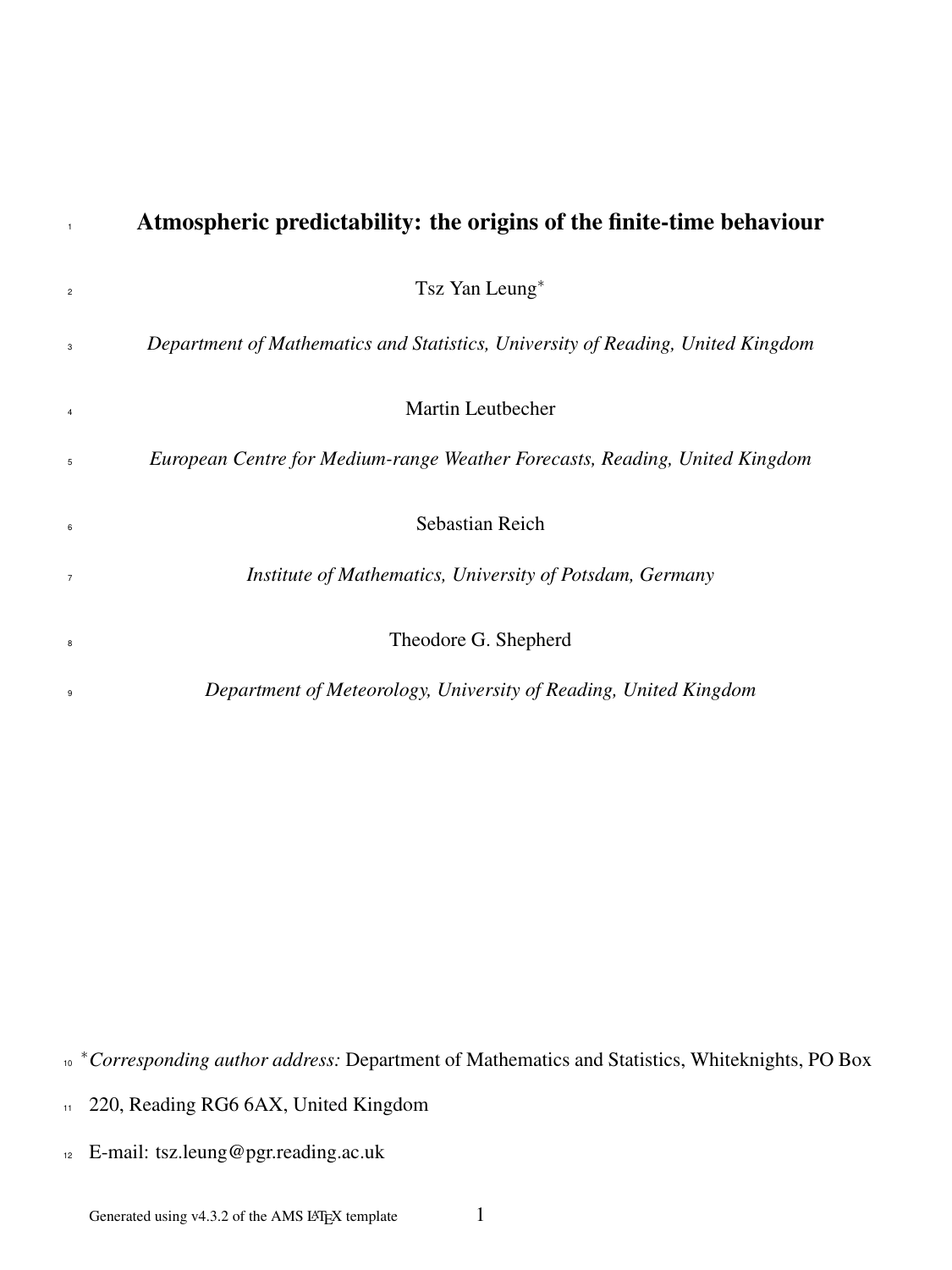# ABSTRACT

| 13 | First proposed by Edward N. Lorenz in 1969, the existence of a finite-time                   |
|----|----------------------------------------------------------------------------------------------|
|    | <sup>14</sup> barrier in deterministically predicting atmospheric flows is now well-accepted |
|    | <sup>15</sup> in the community of dynamical meteorology. The present work argues via nu-     |
|    | <sup>16</sup> merical simulation that Lorenz's model may be over-simplified. The apparent    |
|    | <sup>17</sup> contradiction between a finite-time barrier to predictability and the proof of |
|    | 18 well-posedness of the incompressible two-dimensional Navier-Stokes equa-                  |
|    | <sup>19</sup> tions, regardless of the slope of the kinetic energy spectrum, is reconciled   |
|    | 20 through understanding of this slope's practical role in a particular error bound          |
|    | 21 of the analytic proof.                                                                    |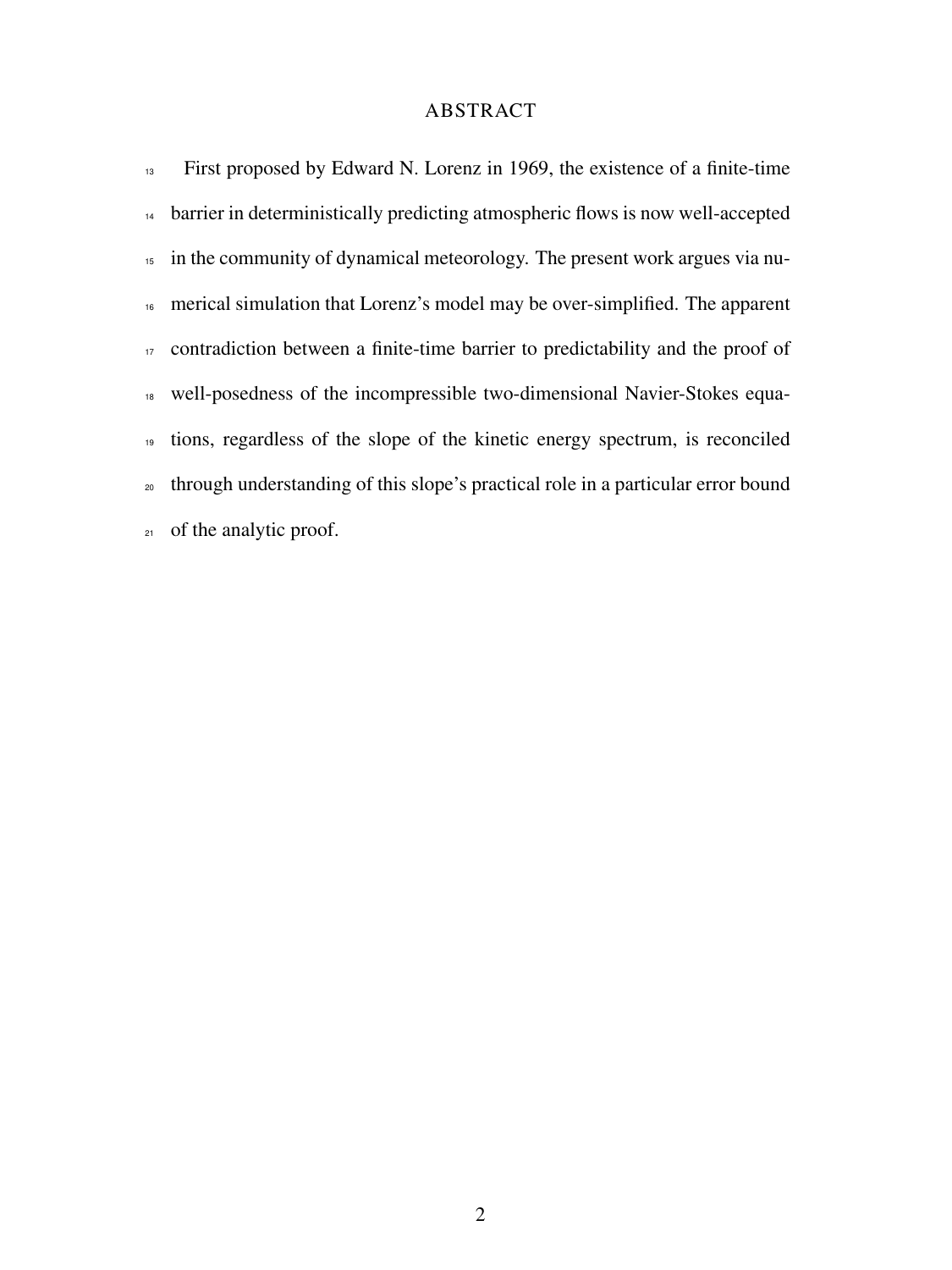### <sup>22</sup> 1. Introduction

<sup>23</sup> Now an accepted fact in dynamical meteorology, the existence of a finite-time barrier in deter-<sup>24</sup> ministically predicting atmospheric flows was first conceptually shown by Lorenz (1969). In his <sup>25</sup> seminal paper, he made the distinction between fluid systems whose error at any future time can <sup>26</sup> be made arbitrarily small by suitably reducing the initial error, and those whose error at any future <sub>27</sub> time cannot be reduced below a certain limit unless the initial error is zero. These systems were <sup>28</sup> characterised in terms of *range of predictability* (or simply *predictability*; the reader is referred <sup>29</sup> to Appendix A for a motivation of the concept): the former category has an infinite range and <sup>30</sup> the latter has only a finite range. By modelling atmospheric flows by the two-dimensional (2D) barotropic vorticity equation and assuming a  $-\frac{5}{3}$ <sup>31</sup> barotropic vorticity equation and assuming a  $-\frac{5}{3}$  exponent in the power-law relationship of the <sup>32</sup> kinetic energy (KE) spectrum (the *spectral slope*, as a power-law in a log-log plot is a straight line <sup>33</sup> with the slope being the exponent) for the unperturbed flow, he argued that such flows have a finite <sup>34</sup> range of predictability.

<sup>35</sup> Although the barotropic vorticity equation with large-scale forcing produces a steeper spectral slope of  $-3$ , and unbalanced dynamics are required to produce a spectral slope of  $-\frac{5}{3}$ s slope of  $-3$ , and unbalanced dynamics are required to produce a spectral slope of  $-\frac{5}{3}$  in more  $37$  realistic models (Sun and Zhang 2016), it has been shown that predictability is determined much <sup>38</sup> more by the spectral slope than by the nature of the dynamics (Rotunno and Snyder 2008). Thus, it <sup>39</sup> is appropriate to use the barotropic vorticity system to study predictability with a range of spectral <sup>40</sup> slopes.

 Closely related to this system are the incompressible 2D Navier-Stokes (2D-NS) equations, whose well-posedness was first rigorously shown by Ladyzhenskaya also in the second half of  $_{43}$  the twentieth century (Robinson 2001). As we will see in Section 4, it is not difficult to show that well-posedness implies an infinite range of predictability in the sense of Lorenz.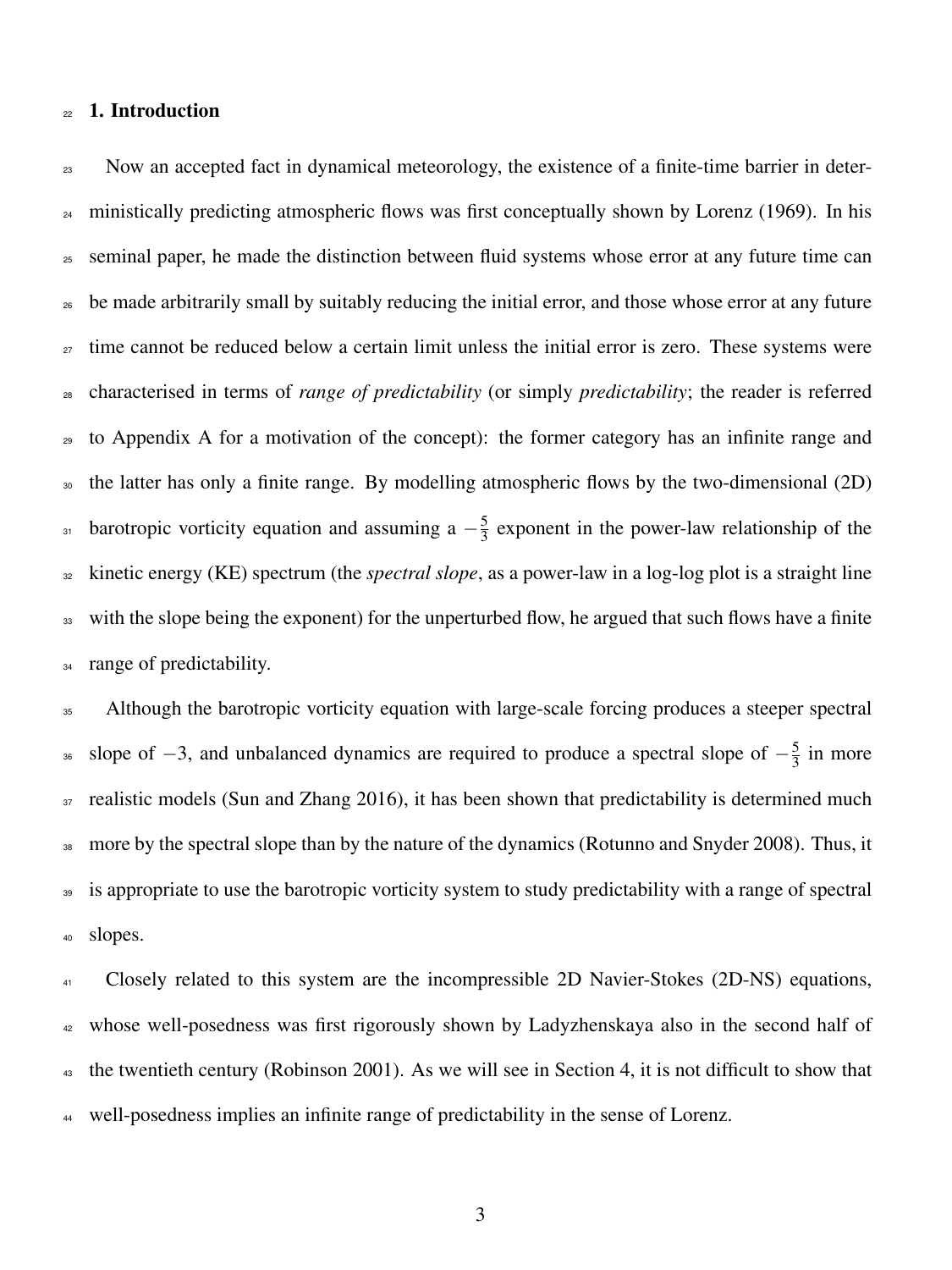<sup>45</sup> The present paper attempts to bridge the gap between the finite predictability result of Lorenz and the infinite predictability corollary of Ladyzhenskaya's proof, in the context of incompressible 2D flows. Section 2 reviews Lorenz's argument of its finite-time behaviour. In Section 3 we reproduce Lorenz's numerical results and discuss the predictability in the directly simulated 2D barotropic vorticity model. An account of the well-posedness and infinite predictability of the incompressible 2D-NS equations is presented in Section 4, with which we reconcile Lorenz's result of finite predictability in Section 5. The major findings are summarised in Section 6.

#### $52$  2. Lorenz's argument of finite predictability

<sup>53</sup> The model of Lorenz (1969) is based on the dimensionless 2D barotropic vorticity equation

$$
\frac{\partial \theta}{\partial t} + J(\psi, \theta) = 0, \qquad \theta = \Delta \psi \tag{1}
$$

<sup>54</sup> where *ψ* is the velocity streamfunction (related to the velocity *u* by  $u = -∇ × (ψk)$ ),  $Δ =$  $\nabla \cdot \nabla, \nabla = \left(\frac{\partial}{\partial \nabla \cdot \nabla \cdot \nabla \cdot \nabla \cdot \nabla \cdot \nabla \cdot \nabla \cdot \nabla \cdot \nabla \cdot \nabla \cdot \nabla \cdot \nabla \cdot \nabla \cdot \nabla \cdot \nabla \cdot \nabla \cdot \nabla \cdot \nabla \cdot \nabla \cdot \nabla \cdot \nabla \cdot \nabla \cdot \nabla \cdot \nabla \cdot \nabla \cdot \nabla \cdot \nabla \cdot \nabla \cdot \nabla \cdot \nabla \cdot \nabla \cdot \nabla \cdot \nabla$  $\frac{\partial}{\partial x}, \frac{\partial}{\partial y}$ ∂ *y*  $\int$  and *J*(*A*, *B*) =  $\frac{\partial A}{\partial x}$  $\frac{\partial B}{\partial y} - \frac{\partial A}{\partial y}$ ∂ *y* ∂*B* <sup>55</sup>  $\nabla \cdot \nabla \cdot \nabla = \left(\frac{\partial}{\partial x}, \frac{\partial}{\partial y}\right)$  and  $J(A, B) = \frac{\partial A}{\partial x} \frac{\partial B}{\partial y} - \frac{\partial A}{\partial y} \frac{\partial B}{\partial x}$ . Assuming a doubly periodic domain, Lorenz  $56$  expanded the variables  $\psi$  and  $\theta$  in Fourier series and re-wrote the linearised error equation of  $57 \text{ (1)}$  in Fourier components. Then he made various assumptions to an ensemble of error fields <sup>58</sup> for the linearised error equation of (1), most notably homogeneity and a slight generalisation <sup>59</sup> of the quasi-normal closure. The resulting equation was then passed into the large-domain and <sup>60</sup> continuous-spectrum limit.

 $\epsilon_1$  The derivation would have been more straightforward if the domain were the whole  $\mathbb{R}^2$  space and <sup>62</sup> the variables were Fourier-transformed rather than expanded in Fourier series. We have checked <sup>63</sup> that this method indeed returns the same equation as the limiting equation of Lorenz, up to a <sup>64</sup> constant multiplicative factor.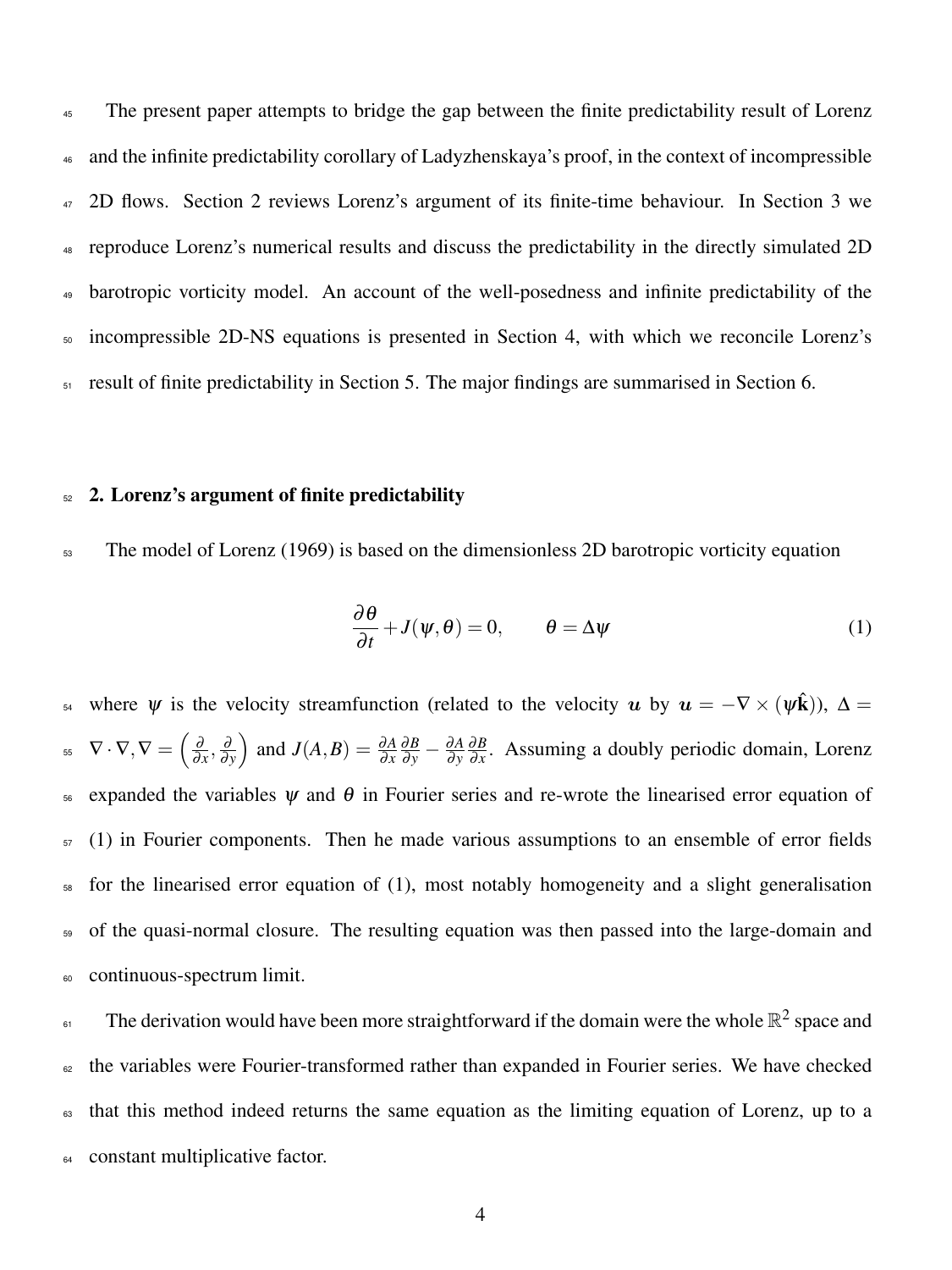<sup>65</sup> A further assumption of isotropy simplifies the equation, which was then discretised and numer-<sup>66</sup> ically approximated. Depending on the specification of a KE spectrum for the unperturbed flow, <sup>67</sup> a matrix of constant coefficients *C* was constructed so that the vector *Z* of error KE at different ss scales (each scale *K* collectively represents wavenumbers  $k = 2^{K-1}$  to  $k = 2^K$ ) evolves according <sup>69</sup> to the linear model

$$
\frac{d^2}{dt^2}Z = CZ, \qquad \text{or equivalently} \qquad \frac{d}{dt} \begin{pmatrix} Z \\ W \end{pmatrix} = \begin{pmatrix} 0 & I \\ C & 0 \end{pmatrix} \begin{pmatrix} Z \\ W \end{pmatrix}.
$$
 (2)

<sup>70</sup> As Rotunno and Snyder (2008) mentioned, the computation of *C* involves computing integrals  $71$  of nearly singular functions. We have been cautious about these integrations and have made sure  $\tau$ <sub>72</sub> that our integrations for *C* are accurate, some details of which are provided in Appendix B.

<sup>73</sup> To time-integrate equation (2), it is necessary that the initial conditions for *Z* and its first deriva-<sup>74</sup> tive *W* are specified. Lorenz did not explicitly give an initial condition for *W*, although it is safe to <sup>75</sup> assume  $W(t=0) \equiv 0$  as was prescribed in the predictability experiments of Rotunno and Snyder  $76 \quad (2008)$ . The non-linear effects were accounted for by removing the corresponding components  $\pi$  of *Z* and *C* when the error KE saturated at a particular scale. Time-integration with the resulting <sup>78</sup> lower-dimensional system was carried on, until all scales became saturated.

 $79$  As Lorenz noted down the saturation times  $t_K$  of scale *K*, he found that the successive differences <sup>80</sup> *t<sub>K</sub>* − *t<sub>K+1</sub>* behaved approximately proportional to  $2^{-\beta K}$  with  $\beta$  depending on the spectral slope. 81 He therefore concluded that, given an initial error at an infinitesimally small scale, the range of <sup>82</sup> predictability is finite if and only if the telescoping series

$$
t_K = \sum_{j=K}^{\infty} (t_j - t_{j+1}) = \sum_{j=K}^{\infty} 2^{-\beta j}
$$
 (3)

is summable, which is the case if and only if  $\beta > 0$ . By observing  $\beta = \frac{2}{3}$ <sup>83</sup> is summable, which is the case if and only if  $\beta > 0$ . By observing  $\beta = \frac{2}{3}$  for the atmospherically relevant spectral slope of  $-\frac{5}{3}$ <sup>84</sup> relevant spectral slope of  $-\frac{5}{3}$ , he concluded finite predictability for the atmosphere. Additionally,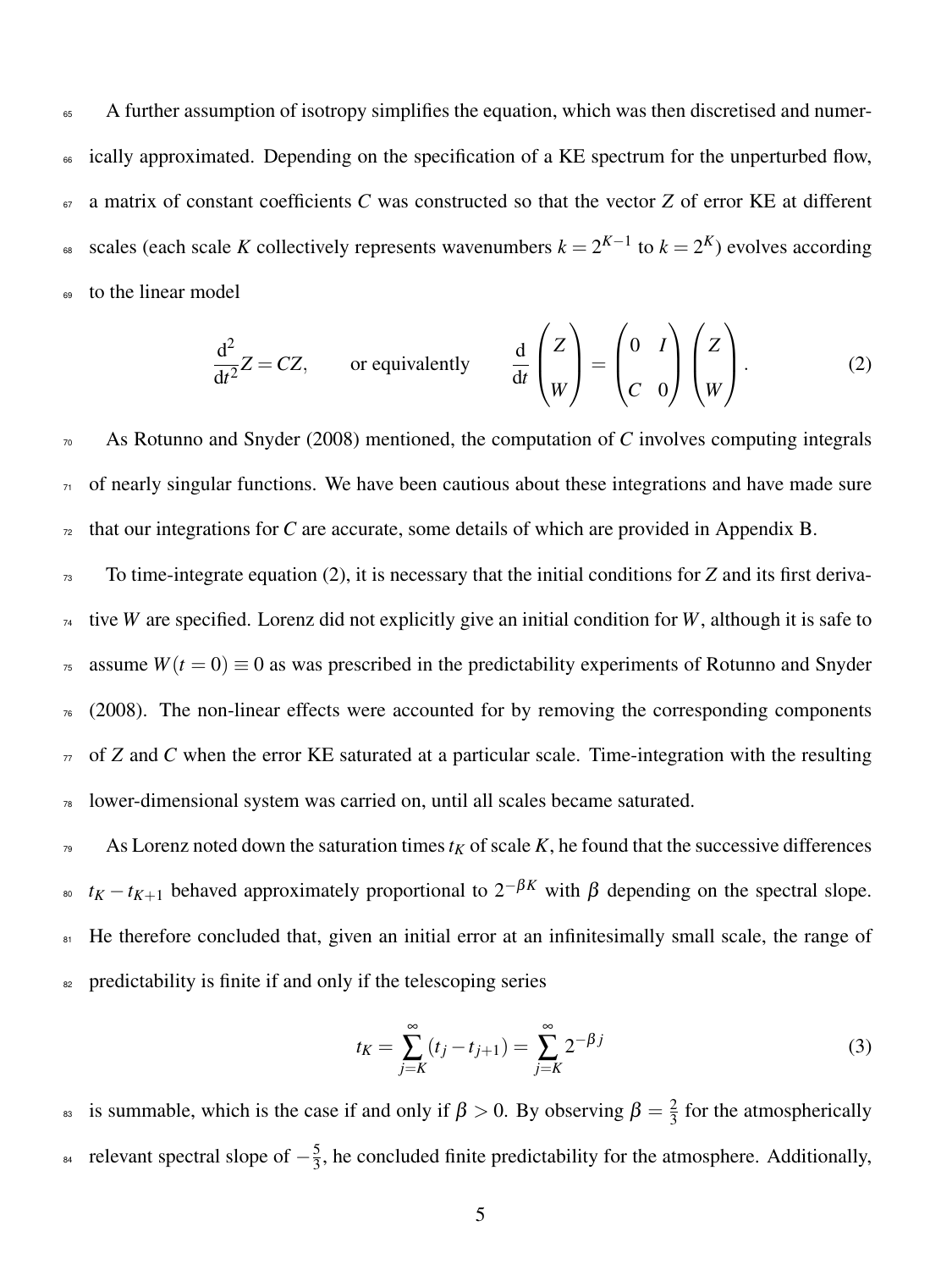he found that  $\beta = \frac{1}{3}$  $\frac{1}{3}$  for a hypothetical spectral slope of  $-\frac{7}{3}$ <sup>85</sup> he found that  $\beta = \frac{1}{3}$  for a hypothetical spectral slope of  $-\frac{7}{3}$ . Lorenz thus hypothesised by linear <sup>86</sup> extrapolation that the range of predictability would be infinite if the spectral slope were steepened  $87 \text{ to } -3.$ 

#### 88 3. Numerical simulations

89 We performed a series of numerical simulations, first on the Lorenz model (2) followed by a <sup>90</sup> forced-dissipative version of the full 2D barotropic vorticity system (1), to see whether infinite 91 predictability is indeed achieved with a KE spectral slope of  $-3$  as Lorenz hypothesised.

### <sup>92</sup> *a. Lorenz's model*

<sup>93</sup> Rotunno and Snyder (2008) solved for the growth of the error KE spectrum for a background 94 spectral slope of  $-p$  where  $p = 3$ . In order to assess the range of predictability in Lorenz's frame- $\psi$ <sub>5</sub> work, we extended their calculations to study the relationship between *K* and  $t_K$ .

<sup>96</sup> Having computed the matrix *C* as in Rotunno and Snyder (2008), we solved the linear matrix <sup>97</sup> system (2) explicitly, that is, by writing out the general solution in terms of the eigenvalues and <sup>98</sup> eigenvectors of

$$
\begin{pmatrix} 0 & I \\ C & 0 \end{pmatrix}
$$

<sup>99</sup> and projecting the initial condition onto such an eigenspace to determine the constants of the <sup>100</sup> general solution. An advantage of this exact approach to solving the system is that it eliminates 101 the unstable effects brought over by the positive eigenvalues in any numerical scheme, such as <sup>102</sup> those used in Lorenz (1969), Rotunno and Snyder (2008) and its extension by Durran and Gingrich  $103$   $(2014)$ .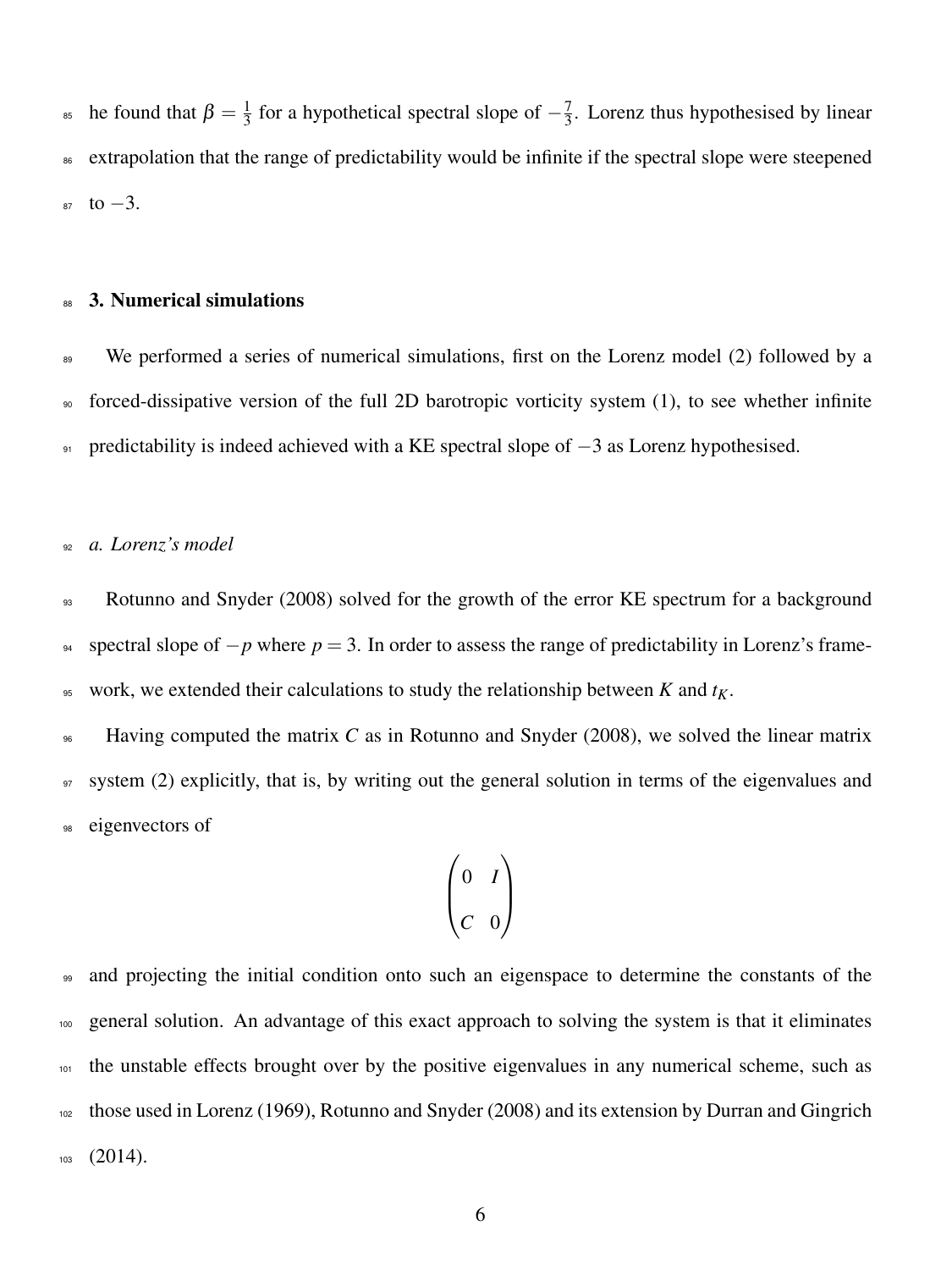<sup>104</sup> Figure 1 shows the saturation times *t<sup>K</sup>* as a function of the scale *K* for the −3 spectrum as in <sup>105</sup> Rotunno and Snyder (2008), and Figure 2 shows the evolution of the error spectrum. Note that in  $t_K$  Figure 1  $t_K$  is plotted instead of  $t_K - t_{K+1}$  against K, but the choice makes little difference when <sup>107</sup>  $\beta > 0$  since if  $t_K - t_{K+1}$  is proportional to  $2^{-\beta K}$  then so is  $t_K$  (cf. equation (3)). It is clear that the <sup>108</sup> saturation times *t<sub>K</sub>* scale as  $2^{-\beta K}$  with a small but positive  $\beta$  (0.05) along the inertial range, so that 109 the sum in equation (3) is still finite for  $p = 3$ , contrary to Lorenz's prediction. Indeed, arguing  $110$  in the same way as Lorenz, our result indicates finite predictability for a  $-3$  spectrum which is 111 contrary to Lorenz's hypothesis, although we acknowledge that  $\beta = 0.05$  is just marginally away 112 from the critical value of zero.

Additionally, we also re-ran Lorenz's model with background KE spectra of  $p = \frac{5}{3}$  $\frac{5}{3}$  and  $p = \frac{7}{3}$ Additionally, we also re-ran Lorenz's model with background KE spectra of  $p = \frac{5}{3}$  and  $p = \frac{7}{3}$ . 114 It turned out that the  $K$ - $t_K$  relationship is not that straightforward: in some cases it is hard to even <sup>115</sup> fit a β to the relationship because the graphs look so different to  $2^{-\beta K}$ . Yet, even with our 'nicest' 116 results, the central assumption to Lorenz's hypothesis (that β varies linearly with  $p$ ) does not hold: we found that  $β = 0.67, 0.27$  for  $p = \frac{5}{3}$  $\frac{5}{3}, \frac{7}{3}$ <sup>117</sup> we found that  $\beta = 0.67, 0.27$  for  $p = \frac{5}{3}, \frac{7}{3}$  respectively based on our computations. Since we have <sup>118</sup> no access to his original code, we are unable to explain our divergence with Lorenz who concluded  $\beta=\frac{1}{3}$  $\frac{1}{3}$  for  $p = \frac{7}{3}$ <sup>119</sup>  $\beta = \frac{1}{3}$  for  $p = \frac{7}{3}$ .

#### <sup>120</sup> *b. Forced-dissipative 2D barotropic vorticity equation*

121 Among the spectral slopes where our values of  $\beta$  differ from Lorenz's, the −3 spectrum de-122 serves particular attention because the difference amounts to a qualitative contrast between finite and infinite ranges of predictability. To further investigate this, we performed direct numerical simulations (DNS) on this  $p = 3$  spectrum in the form of identical-twin experiments (pairs of runs which only differ in the initial condition), and assessed the predictability following Lorenz's methodology with necessary adaptations.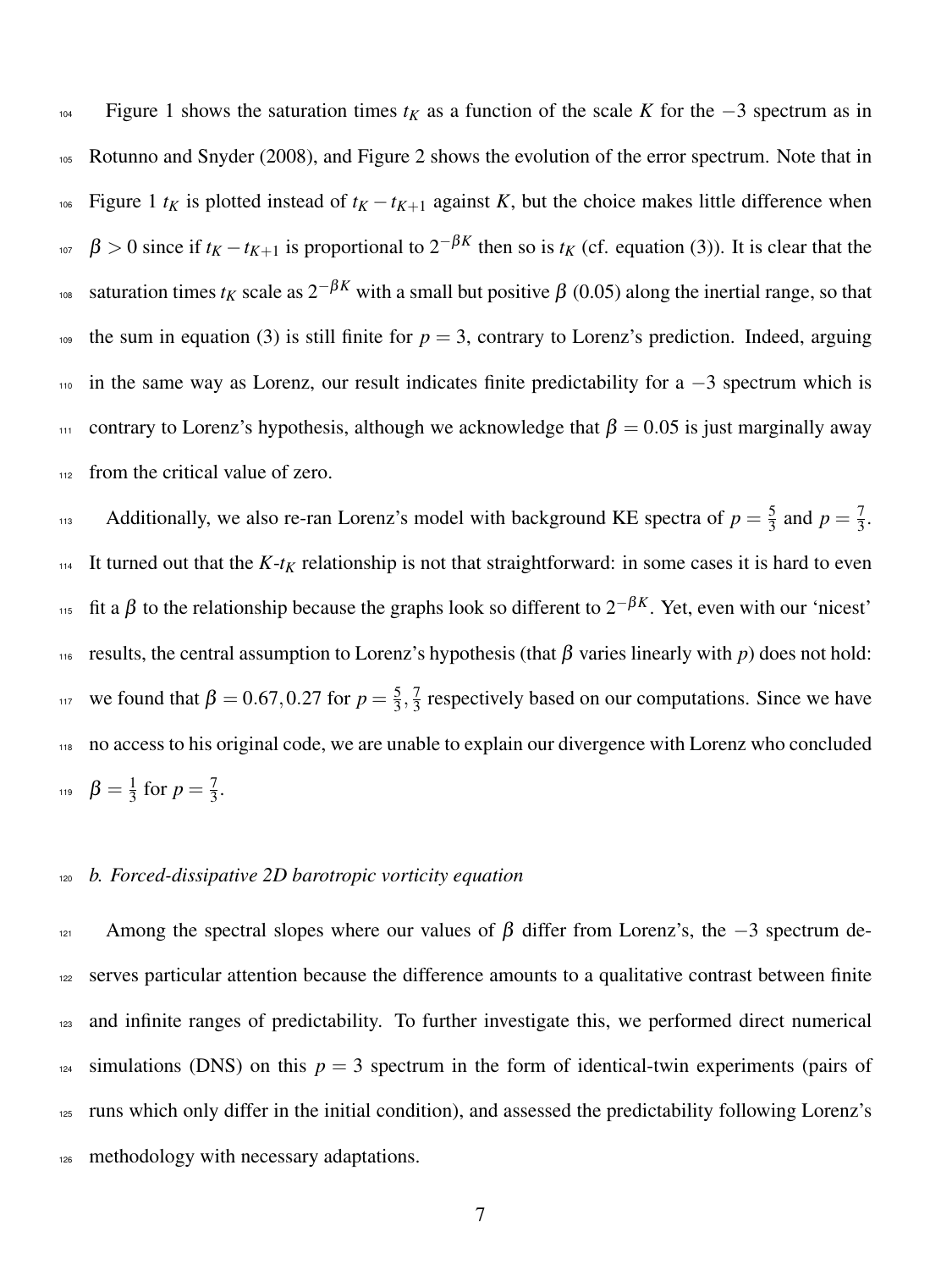$127$  First of all, equation (1) had to be restricted to a doubly periodic domain and be made forced-<sup>128</sup> dissipative:

$$
\frac{\partial \theta}{\partial t} + J(\psi, \theta) = f + d, \qquad \theta = \Delta \psi.
$$
 (4)

<sup>129</sup> The forcing and dissipation, however small, are necessary for generating statistically stationary  $130$  KE spectra in the DNS. To generate a  $-3$  spectral slope, forcing was applied at the large scale:  $f(t)$  was chosen to be an independent white-noise process for each 2D wavevector whose scalar <sup>132</sup> wavenumber *k* falls in the narrow band  $(\pm 10\%)$  around  $k = 20$ . The dissipation *d* was a highly scale-selective hyperviscosity  $d \sim -\Delta^6 \theta$ .

<sup>134</sup> It is worth noting that equation (4) would also be the vorticity form of the incompressible 2D-NS <sup>135</sup> equations

$$
\frac{\partial u}{\partial t} + (u \cdot \nabla)u = -\nabla p + f(x, t) + v \Delta u, \qquad \nabla \cdot u = 0 \tag{5}
$$

<sup>136</sup> if *d* were chosen to be  $d = v \Delta \theta$ ,  $v > 0$ . We would have liked to run these DNS on the 2D-NS 137 equations which will be discussed in Section 4, but the build-up of KE at the smallest scales as 138 a numerical artefact was so strong that we had to either increase  $v$  – which would substantially <sup>139</sup> shorten the inertial range and thus reduce the reliability of our conclusions – or choose a more <sup>140</sup> scale-selective dissipation. We opted for the latter.

<sup>141</sup> We performed five pairs of identical-twin runs on equation (4) by varying the random seed that <sup>142</sup> generated the pre-perturbation (original) initial condition. Within each pair, notably, the realisa-143 tions of the large-scale stochastic forcing  $f(t)$  in the control and perturbed runs were identical. 144 The model was pseudo-spectral with a truncation wavenumber of  $k_t = 512$ , in which the  $J(\psi, \theta)$ <sup>145</sup> term was computed in the physical domain via a pair of Fast Fourier Transforms with the spectral <sup>146</sup> de-aliasing filter proposed by Hou and Li (2007). The original initial condition for each of the <sup>147</sup> five cases was an already-developed homogeneous and (approximately) isotropic turbulence with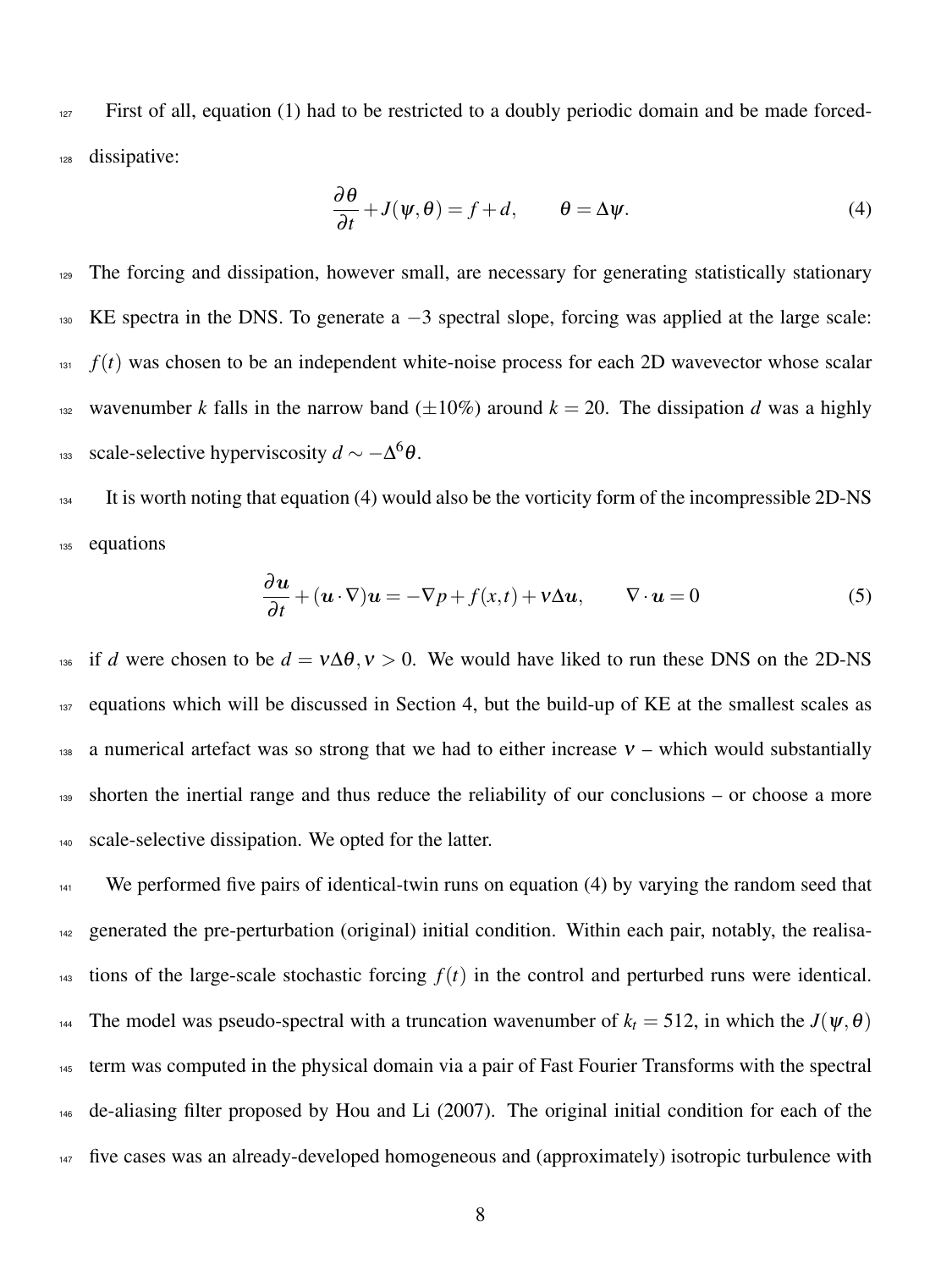148 a clean logarithmically corrected  $-3$  spectrum in the inertial range (Figure 3), which has been <sup>149</sup> shown to be a more accurate description of the large-scale-forced 2D turbulent spectrum for finite <sup>150</sup> inertial ranges (Bowman 1996).

<sup>151</sup> The perturbations were introduced spectrally at each of the 2D wavevectors  $k$  for a specified <sup>152</sup> value of  $k_p = |\mathbf{k}|$ . A random phase shift independently drawn from a uniform distribution was as applied on a pre-determined part  $\gamma \in [0,1]$  of the spectral coefficients  $\hat{\psi}(k)$  and thus  $\hat{\theta}(k)$ , where 154 the hat indicates Fourier coefficients. It can be shown that  $\gamma(k_p)$  and  $\mathbb{E}(E_e(k_p))$ , the expected value <sup>155</sup> of the one-dimensional error KE spectral density at wavenumber  $k_p$ , are related by  $\mathbb{E}(E_e(k_p))$  = <sup>156</sup>  $2\gamma^2 E(k_p)$ , where  $E(\cdot)$  is the one-dimensional KE spectral density of the background flow. By <sup>157</sup> specifying the relative error  $\frac{\mathbb{E}(E_e(k_p))}{E(k_p)}$ , we could work out γ and thus generate the perturbation <sup>158</sup> fields, to which we added the original initial conditions to obtain the perturbed initial conditions.

<sup>159</sup> Since our truncation wavenumber  $k_t = 512$  corresponds to  $K = 9$  of Lorenz's paper, there would <sup>160</sup> only be 8 values of  $t_K - t_{K+1}$ , among which only 4 or 5 would be in the inertial range. It would be  $161$  inaccurate to determine  $\beta$  from such a few data points, so we have transformed Lorenz's argument 162 to incorporate information from all wavenumbers  $k$ , not only from the scale  $K$  as a collection of <sup>163</sup> wavenumbers.

<sup>164</sup> To transform the argument, recall that  $t_K \sim 2^{-\beta K}$  when  $\beta > 0$ . Since  $k \sim 2^K$  and both  $t_K$  and *T* <sup>165</sup> represent saturation times, we may write  $T \sim k^{-\beta}$  and conclude that the *T* should vary with *k* as a 166 power-law if Lorenz's results hold. The argument will break down when  $\beta$  becomes zero, that is, 167 when the threshold for infinite predictability is reached.

168 In this study, the perturbations were introduced at  $k_p = 256$ . The saturation threshold was chosen <sup>169</sup> to be 1.315 times the KE spectral density of the control flow, or equivalently 0.6575 times the <sup>170</sup> maximum permissible error energy, in accordance with Lorenz (1969) (we applied sensitivity tests 171 and found that the results are largely insensitive to the saturation threshold). Figures 4 and 5 show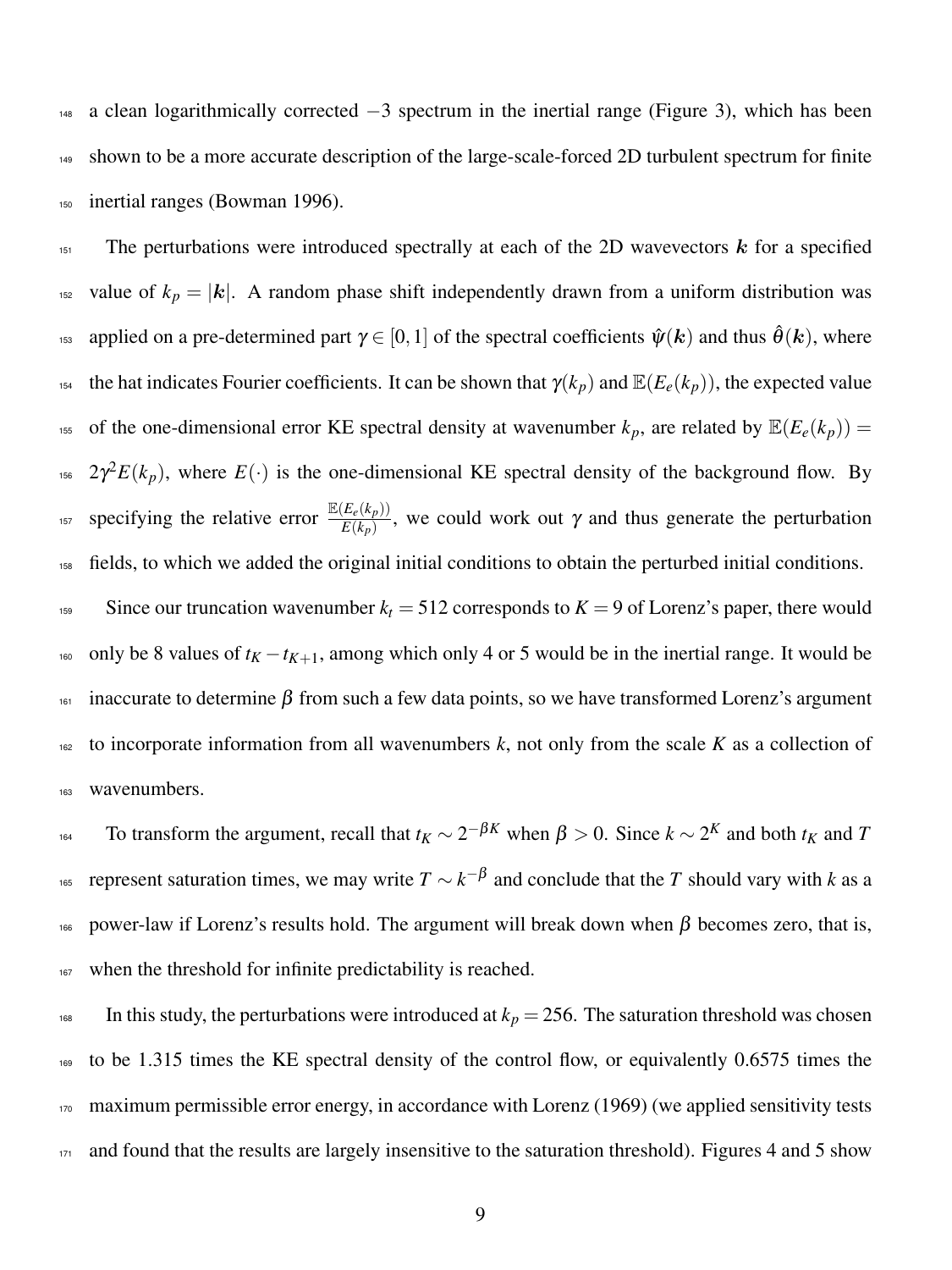respectively the evolution of the error KE spectrum, and the saturation times *T* across different  $\mu_{173}$  wavenumbers *k* which fit the  $T \sim k^{-\beta}$  relationship for  $\beta = 0.24$ , averaged over the five cases. (The five cases exhibited very similar qualitative behaviour, showing that our results are robust to initial conditions, hence justifying the use of averaging to obtain smoother results.) Based on the transformed version of Lorenz's argument, our result also suggests finite predictability for a (logarithmically corrected)  $-3$  spectrum, this time with greater confidence as  $\beta$  is further away from zero.

### 4. Aspects from PDE theory: the incompressible 2D Navier-Stokes equations

<sup>180</sup> Although one may argue that the β found in the DNS (Section 3(b)) confirmed our earlier result 181 of finite predictability with Lorenz's model (Section  $3(a)$ ), the non-trivial difference in the values of  $\beta$  raises a concern that Lorenz's argument may be over-simplified, particularly in respect of the implied extrapolation of equation (3) to an infinitesimally small scale and the assumed linear *p*-β relationship.

<sup>185</sup> A very different approach to the problem of finite or infinite predictability is via use of the more rigorous mathematical theory of partial differential equations (PDEs). The incompressible 2D- NS equations (5), where we shall drop the word 'incompressible' for the remainder of the paper, are always useful as a pedagogical first step towards understanding and modelling the motion of real fluid flows in the atmosphere. As such, the analytical properties of the 2D-NS problem have been extensively studied. We are however unaware of anyone taking this approach to address 191 predictability until recently.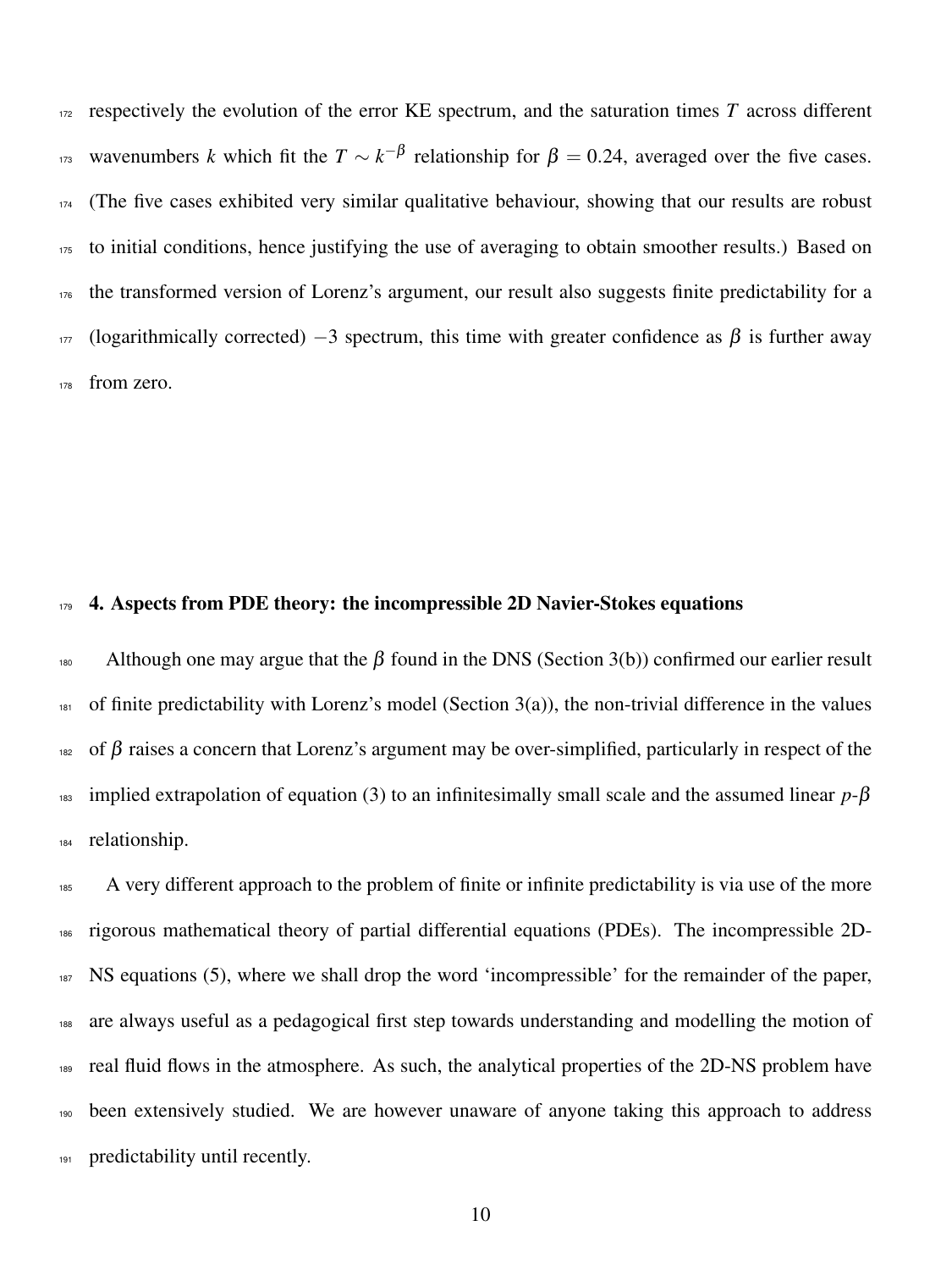#### <sup>192</sup> *Well-posedness and implications on predictability*

<sup>193</sup> Unlike their three-dimensional counterpart whose regularity problem remains open, the initial- value problem for the 2D-NS equations on the torus (i.e. a doubly periodic domain) has been proven to be well-posed, by which we mean the existence of a unique solution that depends con- tinuously on the initial conditions. Proofs of its well-posedness, for both strong and weak solutions respectively, can be found in the book by Robinson (2001). In the present paper we shall use his proof for weak solutions to demonstrate that the 2D-NS system is infinitely predictable. To set the context, a summary of the uniqueness proof is provided below. Interested readers may refer to Robinson's book for a full proof.

<sup>201</sup> First of all, the 2D-NS equations (5) are cast in the form of an ordinary differential equation in <sup>202</sup> an appropriate function space depending on an arbitrary, fixed positive time *T*. An equation for 203 the error velocity field  $w = u - v$  of two solutions *u* and *v* is formulated, and its inner product with <sup>204</sup> w itself is taken to obtain an equation for the time-evolution of the error energy  $\frac{1}{2}||w||^2$ , where  $\|\cdot\|$  is the  $L^2$  norm on the torus. This equation contains a term which can be bounded above by <sup>206</sup> Ladyzhenskaya's inequalities (Robinson 2001) specific to the 2D-NS equations. After some work <sub>207</sub> one uses Grönwall's inequality to show that

$$
||w(t)||^2 \le \exp\left(\int_0^t \frac{M}{v} ||\nabla u(s)||^2 ds\right) ||w(0)||^2, \qquad t \in [0, T],
$$

<sup>208</sup> where *M* is a positive constant provided by Ladyzhenskaya's inequalities. Uniqueness follows by <sup>209</sup> setting  $w(0) = 0$ . One can also show the continuous dependence on initial conditions, since

$$
||w(t)|| \le \sqrt{\exp\left(\int_0^T \frac{M}{v} ||\nabla u(s)||^2 \, ds\right)} ||w(0)|| =: L(T)||w(0)||, \qquad t \in [0, T], \tag{6}
$$

<sup>210</sup> i.e. errors are Lipschitz in time.

211 As an immediate corollary to inequality (6), the 2D-NS system is infinitely predictable (Palmer <sup>212</sup> et al. 2014). Indeed, if a prediction is defined to lose its skill when  $\|w(t)\| > \varepsilon$ , then for any given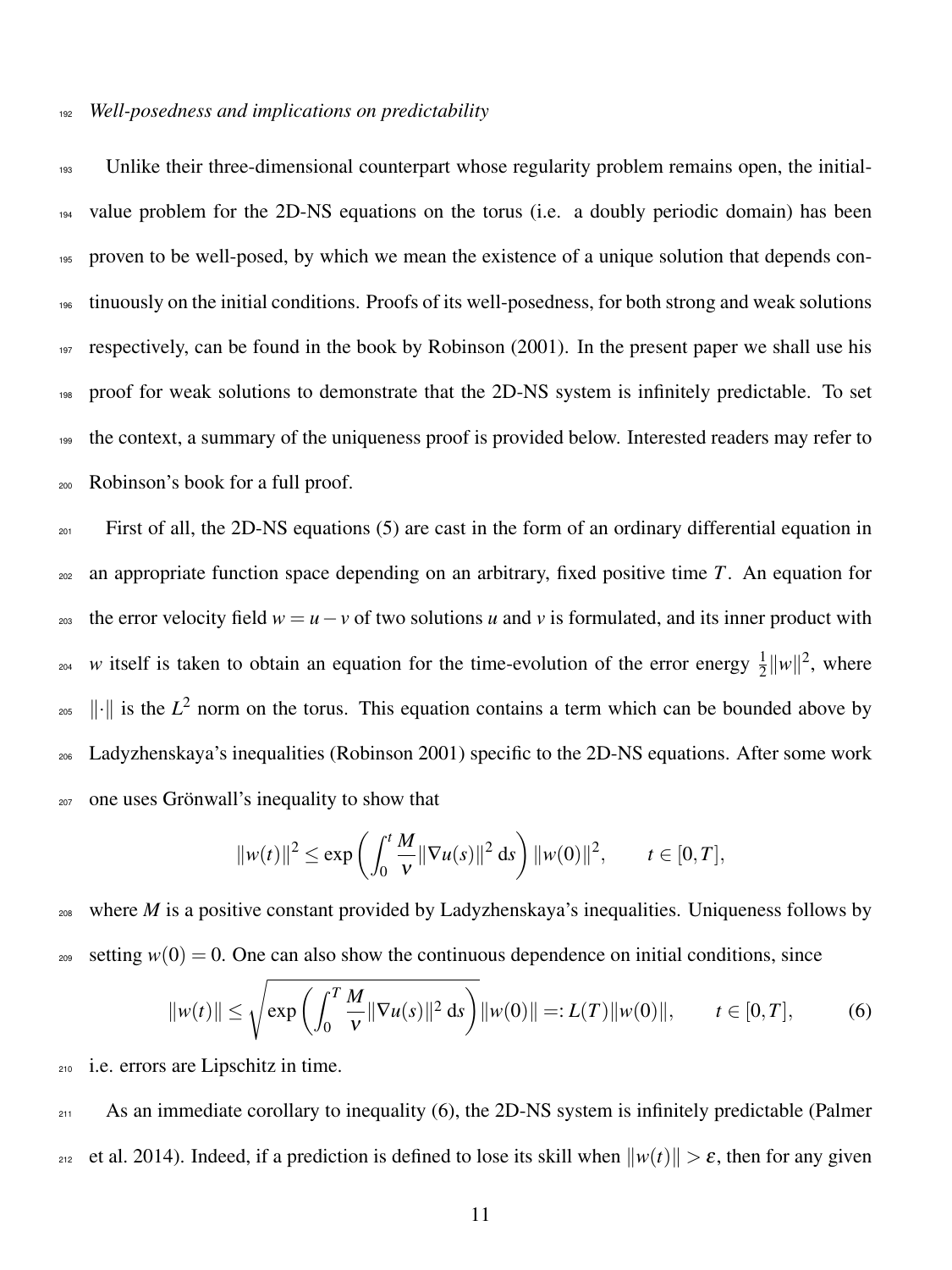<sup>213</sup> time  $T \in \mathbb{R}^+$ , the prediction is skilful for at least up to *T* when the initial error  $\|w(0)\|$  can be made <sup>214</sup> sufficiently small, that is, smaller than  $\frac{\varepsilon}{L(T)}$ .

<sup>215</sup> It is important to note that in the present Section the KE spectral slope plays no role in deter-<sup>216</sup> mining the finiteness or infiniteness of predictability of the 2D-NS equations. The above argument 217 applies to 2D-NS systems of any spectral slope.

#### **218 5. Reconciling the contradiction with Lorenz**

<sup>219</sup> At first glance, our result of infinite predictability derived in Section 4 seems to contradict 220 Lorenz's result in Section 2 for any  $p < 3$ . However, we have not discussed the role of the KE <sup>221</sup> spectral slope in  $L(T)$  which, as we will see in the following, reconciles the conflict.

<sub>222</sub> Central to our argument is the inequality (6) presented above. For simplicity, suppose the real 223 system has only one inertial range of slope  $-p$  (without any logarithmic correction) in its KE spectrum so that  $|\hat{u}(k)|^2 \sim k^{-p}$  (note the change of notation: the hat now represents Fourier coeffi- $225$  cients in the space of one-dimensional wavenumbers  $k$ ) between its large-scale cutoff wavenumber  $k_1$  and small-scale cutoff wavenumber  $k_2$ . Then

$$
\|\nabla u_s\|^2 = \int_0^\infty k^2 |\hat{u}_s|^2 \, \mathrm{d}k = \int_0^{k_1} k^2 |\hat{u}_s|^2 \, \mathrm{d}k + A_0 \int_{k_1}^{k_2} k^{2-p} \, \mathrm{d}k + \int_{k_2}^\infty k^2 |\hat{u}_s|^2 \, \mathrm{d}k \qquad (A_0 \text{ constant}), \tag{7}
$$

<sup>227</sup> where the subscript *s* distinguishes the system itself from a model for the system which we will <sup>228</sup> denote with subscript *m*. The three terms on the right-hand-side of equation (7) represent contri-<sup>229</sup> butions from the large scale, the inertial range and the viscous range respectively. Compared to <sup>230</sup> the first two terms, the term representing the viscous range is assumed to be small. In particular,  $_{{}^{231}}$  the integrand is assumed to decay rapidly enough so that  $\|\nabla u_s\|^2$  remains finite (this is in fact part  $_{232}$  of the definition of the function space to which  $u_s$  belongs).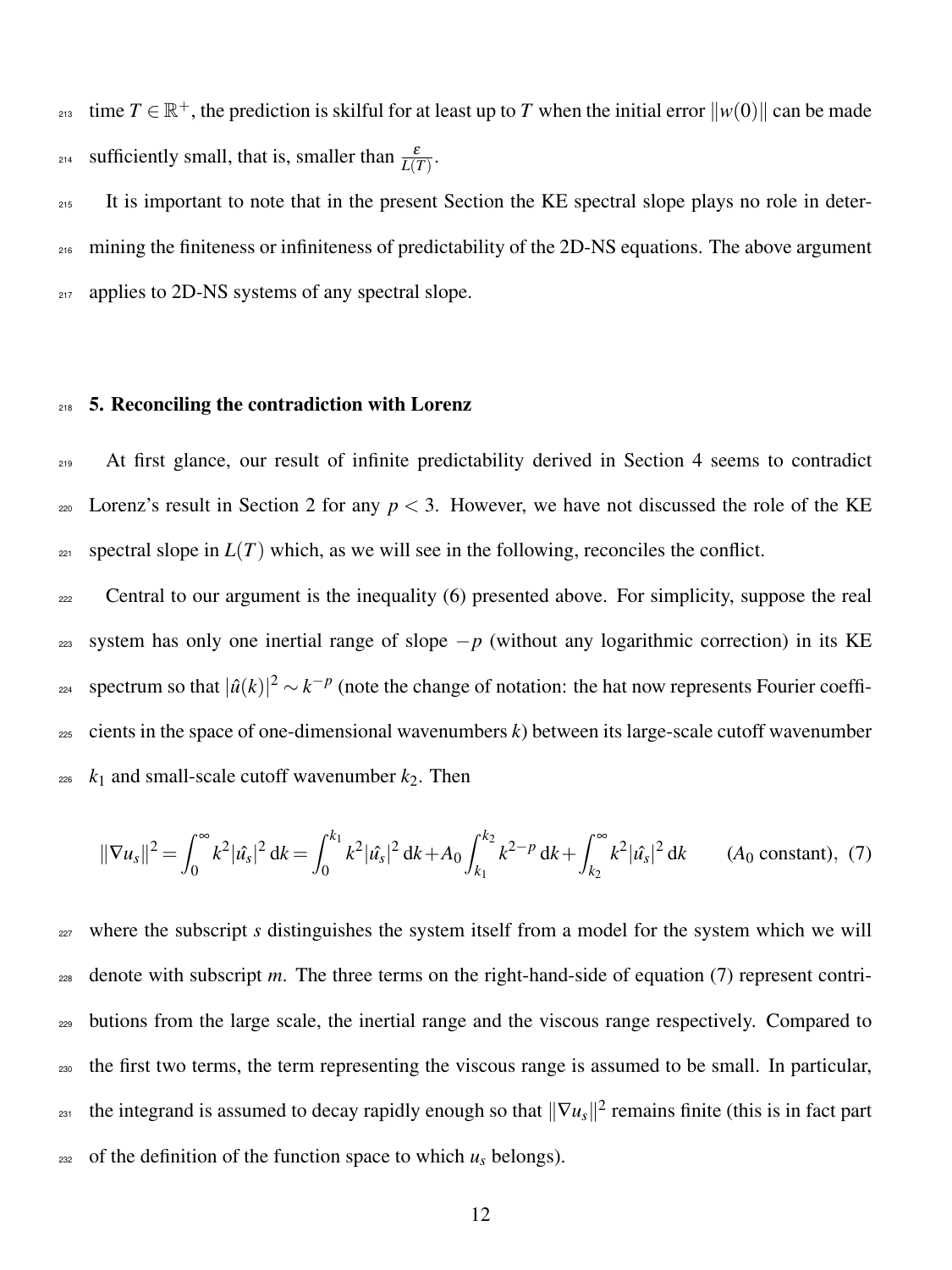233 Now, suppose the model truncates at wavenumber  $k_t \ll k_2$  and numerical dissipation kicks in at 234 wavenumber  $k_0 \in (k_1, k_t)$ . For the model,

$$
\|\nabla u_m\|^2 = \int_0^{k_t} k^2 |\hat{u}_m|^2 \, \mathrm{d}k = \int_0^{k_1} k^2 |\hat{u}_m|^2 \, \mathrm{d}k + A_0 \int_{k_1}^{k_0} k^{2-p} \, \mathrm{d}k + \int_{k_0}^{k_t} k^2 |\hat{u}_m|^2 \, \mathrm{d}k. \tag{8}
$$

Again, we may neglect the contribution from the viscous range, so that

$$
\|\nabla u_m\|^2 \sim \int_0^{k_1} k^2 |\hat{u}_m|^2 \, \mathrm{d}k + A_0 \int_{k_1}^{k_0} k^{2-p} \, \mathrm{d}k. \tag{9}
$$

236 Because  $k_0, k_t \ll k_2$ , the second integral in relation (9) with  $p < 3$  *appears* to diverge as the res-<sup>237</sup> olution ( $k_0, k_t$ ) increases. Combining this with inequality (6),  $L(T)$  – until  $k_2$  is reached – grows  $238$  exponentially with  $k_0$ , leading to a breakdown of the Lipschitz-continuous dependence on initial 239 conditions in inequality (6). To keep the error  $\|w(t)\|$  under control, the initial error  $\|w(0)\|$  would <sup>240</sup> have to decrease exponentially, but decreasing the scale of the initial error without changing its <sup>241</sup> magnitude relative to the background KE spectral density (Lorenz's thought experiment) would <sup>242</sup> only give a polynomial decrease. The corollary of infinite predictability therefore fails to hold. <sup>243</sup> Hence the range of predictability is finite in practice, even though the system is infinitely pre-<sup>244</sup> dictable, because infinite predictability cannot be achieved without making the model resolution <sup>245</sup> so high that its effective resolution  $k_0$  (and the scale of the initial error) falls within the viscous <sup>246</sup> range of the real system, let alone the large-scale error has to be constrained to zero (Durran and  $_{247}$  Gingrich 2014).

 This concept, known as 'asymptotic ill-posedness', was put forward by Palmer et al. (2014) as they argued that whether the three-dimensional Navier-Stokes system is well-posed is practi- cally irrelevant to the well-established theory of finite predictability. We have now extended the 251 discussion to the 2D-NS system and given a mathematical basis to the concept in our context.

<sup>252</sup> When  $p > 3$ , the second integral in relation (9) does not appear to diverge as  $k_0 \rightarrow k_2$ . This means <sup>253</sup> one may indeed approximate  $\|\nabla u_s\|^2$  by the  $\|\nabla u_m\|^2$  in relation (9) with a sufficiently large value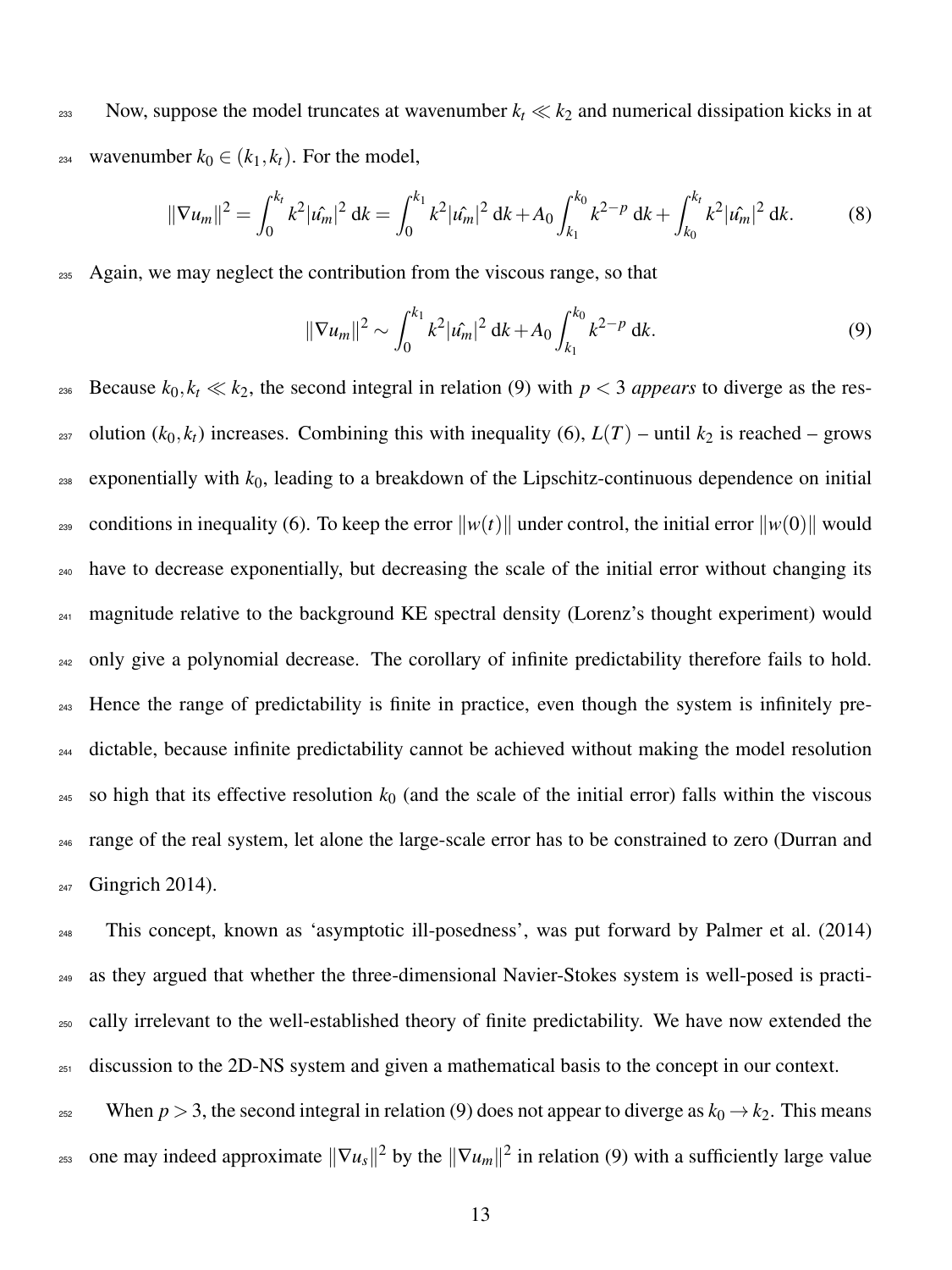<sup>254</sup> of  $k_0$ . So would  $L(T)$  of inequality (6) be approximated without regard to the model resolution, <sup>255</sup> making it possible for  $||w(t)|| \leq \varepsilon$  by making  $||w(0)||$  small enough in scale and thus achieving <sup>256</sup> infinite predictability.

 $257$  So far our argument for the cases  $p < 3$  and  $p > 3$  are in harmony with Lorenz's result in <sup>258</sup> Section 2. For the borderline case  $p = 3$ , our argument suggests practically finite predictability,  $\sum_{k=1}^{\infty}$  since  $\|\nabla u_m\|^2$  ∼ constant +  $\int_{k_1}^{k_0} k^{-1} dx$  = constant + log  $\frac{k_0}{k_1}$  which appears to diverge as  $k_0 \to k_2$ . <sup>260</sup> This disagrees with Lorenz. Even with the logarithmic correction

$$
|\hat{u}(k)|^2 \sim k^{-3} \left[ \log \left( \frac{k}{k_r} \right) \right]^{-\frac{1}{3}} \qquad (k_r > 0 \text{ constant}),
$$

<sup>261</sup> or more generally

$$
|\hat{u}(k)|^2 \sim k^{-3} \left[ A_1 \log \left( \frac{k}{k_r} \right) + A_2 \right]^{-\frac{1}{3}}
$$
 (*A*<sub>1</sub>, *A*<sub>2</sub>, *k<sub>r</sub>* > 0 constants),

 $202$  to the  $-3$  spectrum (Bowman 1996), an easy calculation along the previous lines still suggests that <sub>263</sub> the range of predictability is practically finite. As such, we are unable to explain the disagreement <sup>264</sup> and we leave the problem open.

<sup>265</sup> For models and systems with multiple inertial ranges, only the range immediately before viscous  $266$  effects become important pertains to our argument concerning the large- $k_0$  behaviour. This applies to the real atmosphere where  $p = \frac{5}{3}$ <sup>267</sup> to the real atmosphere where  $p = \frac{5}{3}$  (Nastrom and Gage 1985). Since  $k_t$  for atmospheric models  $_{268}$  is smaller than  $k_2$  by 'at least seven or eight orders of magnitude' (Palmer et al. 2014), the crucial 269 assumption to our discussion ( $k_t \ll k_2$ ) is satisfied and we conclude that atmospheric predictability <sup>270</sup> is indeed practically finite.

#### 271 **6. Conclusions**

<sup>272</sup> Half a century on since Lorenz's pioneering argument of finite atmospheric predictability, we <sub>273</sub> revisited his original argument by (i) re-running his simplified model of the 2D barotropic vorticity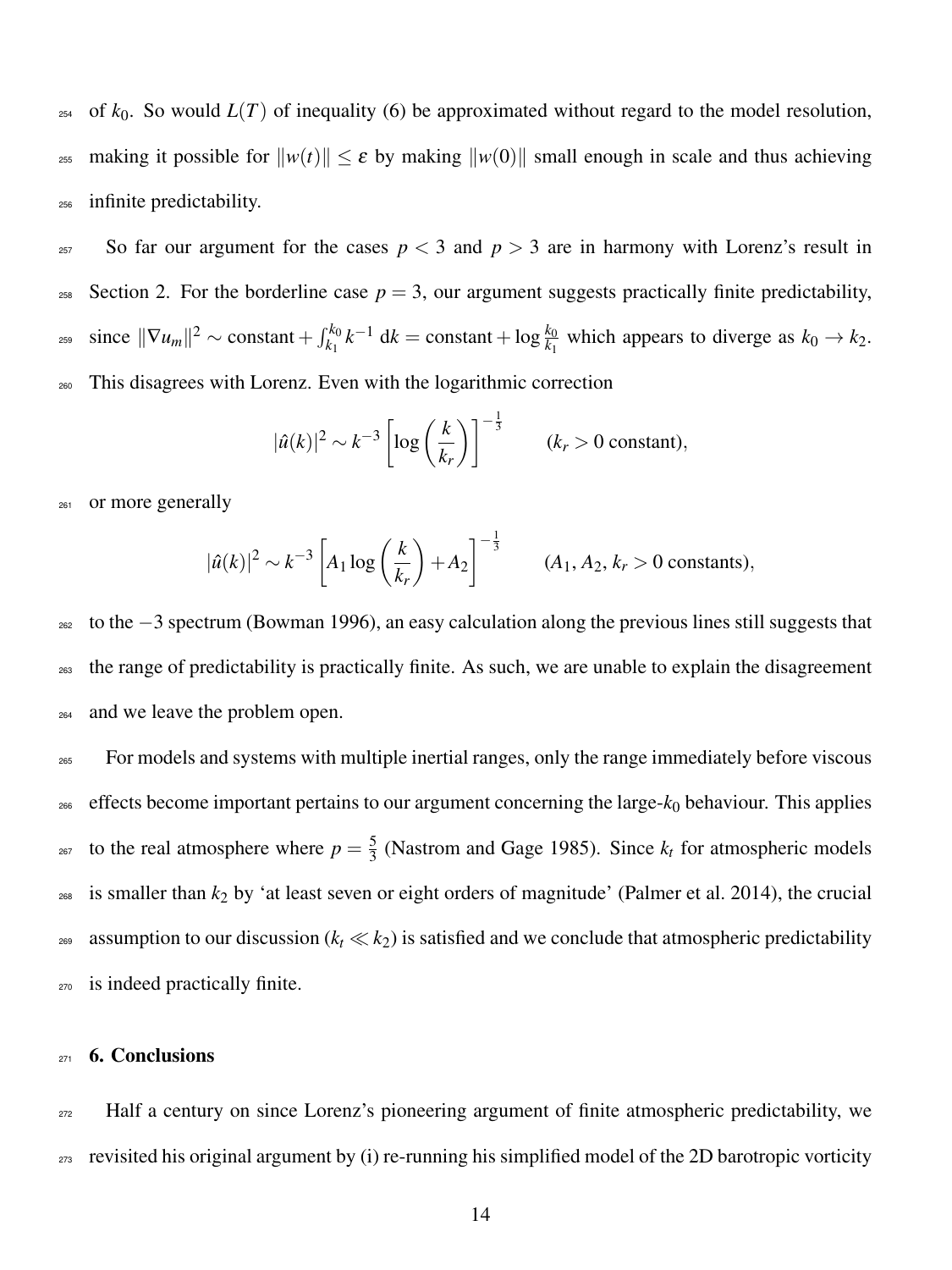$_{274}$  equation, (ii) directly simulating the full model and (iii) comparing his conclusions with the well-<sup>275</sup> posedness of the 2D-NS equations as proven by Ladyzhenskaya.

 $276$  Although his main conclusion – that atmospheric predictability is inherently finite because the  $277$  KE spectral slope is shallower than  $-3$  – has now become an 'accepted part of the canon of dynam-<sub>278</sub> ical meteorology' (Rotunno and Snyder 2008), the details behind the conclusion were re-assessed. 279 The linearity assumption between the spectral slope  $-p$  and  $\beta$  fails in his own simplified model  $_{280}$  (Sections 2 and 3(a)) although we were unable to provide a simple, non-technical explanation. We  $281$  also saw a substantially different β in the DNS (Section 3(b)) than in Lorenz's model, which may <sup>282</sup> be an indication that his model is inadequate in simulating the error growth. In both cases, nev-<sup>283</sup> ertheless, the hypothesis of infinite predictability ( $\beta = 0$ ) for  $p = 3$  based on linear extrapolation <sup>284</sup> was refuted.

<sub>285</sub> The 2D-NS equations that closely relates to the 2D barotropic vorticity equation were used to address the predictability problem from a more rigorous perspective. The forced-dissipative system was shown to be infinitely predictable regardless of the spectral slope (Section 4). However, <sup>288</sup> we found that  $p = 3$  serves as a cutoff between *practically* finite and infinite predictability by noting how quickly the initial error has to be brought down with increasing resolution in order to maintain the bound for the error at future times (Section 5). This echoes Lorenz's original 291 conclusions except the borderline case  $p = 3$  itself, in which case our result of finite predictability agrees with our own computations of Lorenz's model and the DNS.

<sup>293</sup> Until recently, KE spectra in global weather forecast models had only resolved the synopticscale  $-3$  range. As model resolutions start to extend into the  $-\frac{5}{3}$ <sup>294</sup> scale  $-3$  range. As model resolutions start to extend into the  $-\frac{5}{3}$  range, the strong constraints <sup>295</sup> on the range of predictability envisaged by Lorenz will become relevant. However, the limits on <sup>296</sup> predictability arising from initial errors on the large scales will also limit predictability in practice

15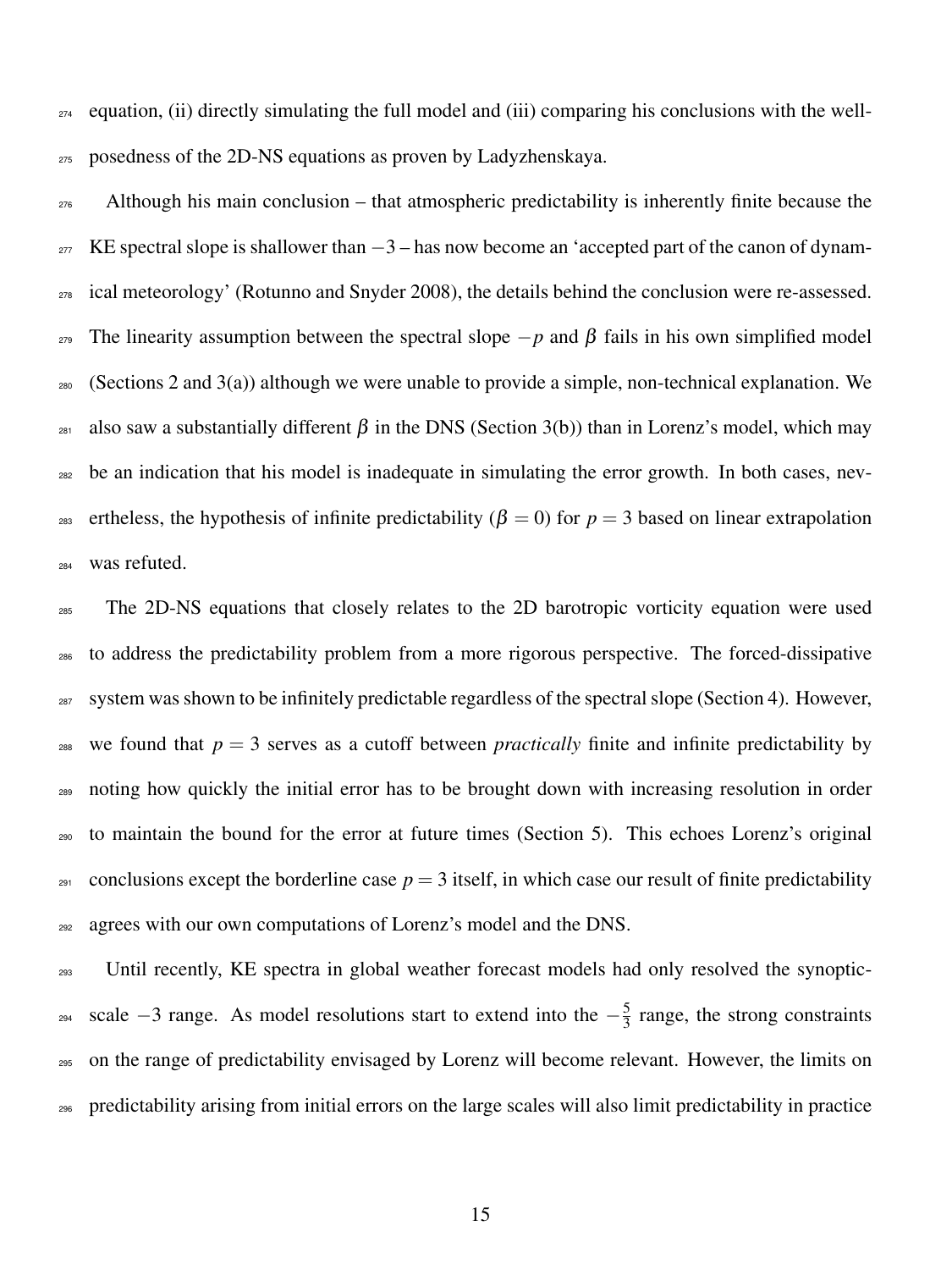<sup>297</sup> (Durran and Gingrich 2014), and the interplay between the two could be an interesting area to <sup>298</sup> explore.

<sup>299</sup> By providing another approach to attacking the problem of predictability (via the analytic the-<sup>300</sup> ory of the 2D-NS equations), we look forward to similar results on more atmospherically relevant <sup>301</sup> PDEs such as the surface quasi-geostrophic equations (Held et al. 1995), and a more active contri-<sup>302</sup> bution from mathematicians on this topic.

<sup>303</sup> *Acknowledgments.* Tsz Yan Leung is supported through a PhD scholarship awarded by the En-<sup>304</sup> gineering and Physical Sciences Research Council grant EP/L016613/1 'EPSRC Centre for Doc-<sup>305</sup> toral Training in the Mathematics of Planet Earth at Imperial College London and the University of <sup>306</sup> Reading', with additional funding support from the European Research Council Advanced Grant <sup>307</sup> 'Understanding the Atmospheric Circulation Response to Climate Change' (ACRCC), Project 339390, under Theodore G. Shepherd as the Principal Investigator. The authors thank Richard <sup>309</sup> Scott for providing his code for modification for the numerical simulation in Section 3(b).

#### <sup>310</sup> APPENDIX A

## <sup>311</sup> Motivating the concept *range of predictability*

 $312$  Standard theory in dynamical systems dictates that the dynamics of the error  $\varepsilon$  can be completely 313 described by the time *t* and the initial error  $\varepsilon_0$ , so that  $\varepsilon = \varepsilon(t, \varepsilon_0)$ . Suppose now that the skill *S* 314 of a forecast can be quantified by a continuously decreasing function of some norm  $\lVert \cdot \rVert$  (such as 315 the kinetic energy) of the error. In such a case, we can write  $S = S(||\varepsilon||) = S(\varepsilon) = S(t, \varepsilon_0)$ . If 316 we further assume that the error norm increases with *t*, we can infer that  $S(t, \varepsilon_0)$  is monotonically 317 decreasing in time. We acknowledge that the assumption cannot be rigorously defended in the 318 context of atmospheric predictions, since it is typically observed in an average sense only.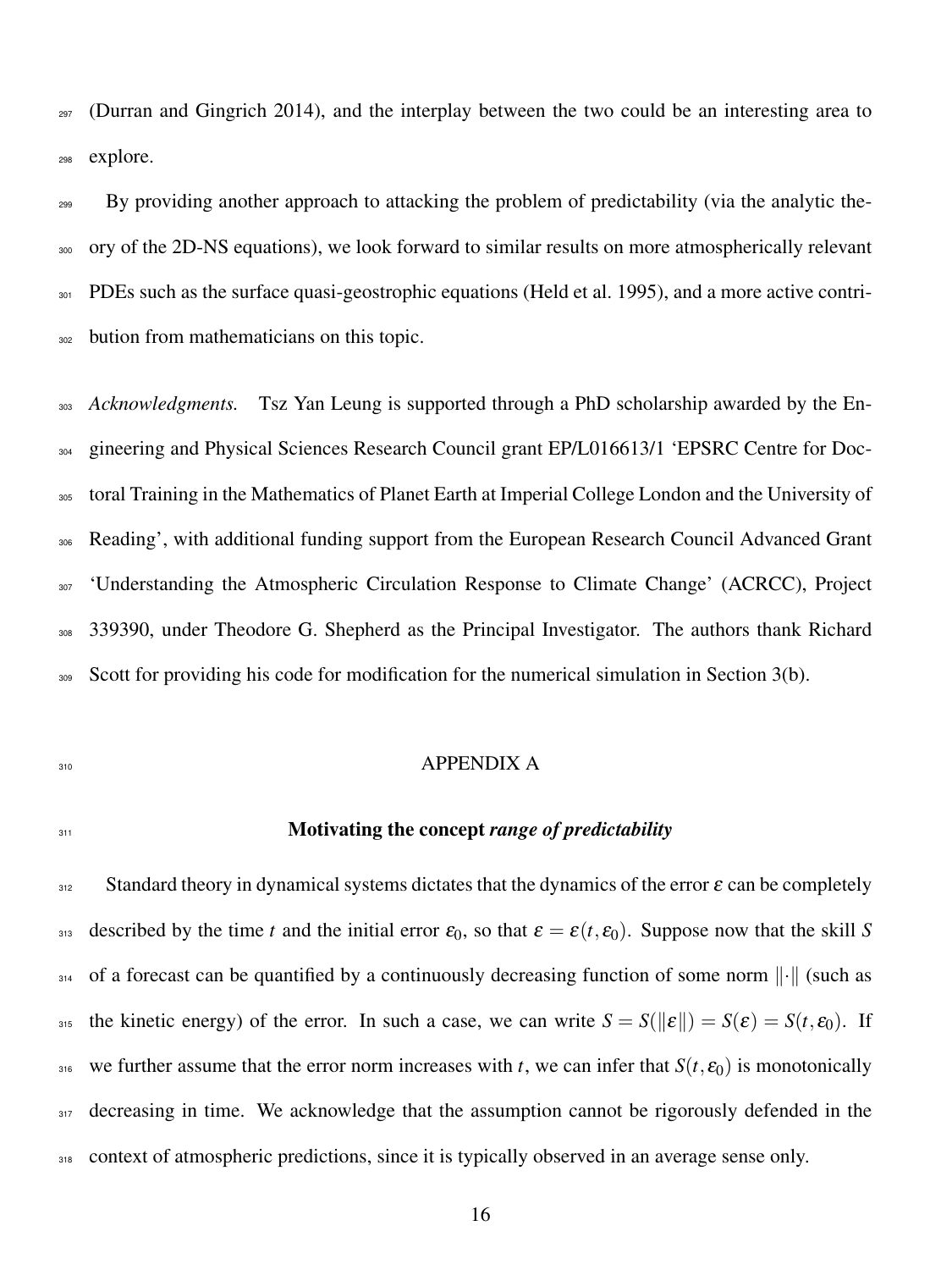<sup>319</sup> Perhaps a first question to the understanding of predictability can be formulated as follows: how  $\alpha$  long does it take for an initial error  $\varepsilon_0$  to grow so that a prediction loses its skill (defined by  $S < \alpha$  $321$  where  $\alpha$  is a threshold of skill, and typically achieved in fluid flows by saturation of the error <sub>322</sub> kinetic energy spectrum at specified scales)? The answer  $\tilde{T}$ , known as the range of predictability, 323 is the solution to  $S(t, \varepsilon_0) = \alpha$  for the specified  $\varepsilon_0$ . The monotonicity assumption of *S* guarantees <sub>324</sub> the uniqueness of the solution  $\tilde{T}$ .

<sup>325</sup> By formulating this question for different initial error fields we can regard  $\tilde{T}$  as a function of <sub>326</sub>  $\varepsilon_0$ . It is clear from the very definition of deterministic systems that  $\varepsilon_0 = 0$  implies  $\tilde{T}(\varepsilon_0) = \infty$ .  $\mathbb{E}_{327}$  However, it is not quite obvious as to whether  $\tilde{T}$  could be made arbitrarily large by reducing  $\|\mathcal{E}_0\|$  to anything positive below a threshold, or equivalently whether the equality liminf<sub>le $\rho_0 \to 0 \tilde{T}(\epsilon_0) = \infty$ </sub> <sup>329</sup> holds, because  $\tilde{T}$  may behave irregularly at small  $||\varepsilon_0||$  – or at least appear to.

To see the equivalence, we unwrap the statement  $\liminf_{\|\varepsilon_0\| \to 0} \tilde{T}(\varepsilon_0) = \infty$  to get

$$
\liminf_{\|\mathcal{E}_0\| \to 0} \tilde{T}(\mathcal{E}_0) = \infty
$$
\n
$$
\Leftrightarrow \forall R \in \mathbb{R}, \liminf_{\|\mathcal{E}_0\| \to 0} \tilde{T}(\mathcal{E}_0) \ge R
$$
\n
$$
\Leftrightarrow \forall R \in \mathbb{R}, \sup_{\mathcal{E}' > 0} \inf_{\|\mathcal{E}_0\| \in (0,\mathcal{E}')} \tilde{T}(\mathcal{E}_0) \ge R
$$
\n
$$
\Leftrightarrow \forall R \in \mathbb{R}, \exists \mathcal{E}' > 0 \text{ such that } \inf_{\|\mathcal{E}_0\| \in (0,\mathcal{E}')} \tilde{T}(\mathcal{E}_0) \ge R
$$

 $\Leftrightarrow$   $\tilde{T}$  could be made arbitrarily large by reducing  $\|\varepsilon_0\|$  to anything positive below a threshold.

<sup>331</sup> With this in mind, a system is said to have an *infinite range of predictability*, or be *infinitely* <sub>332</sub> *predictable*, if the range of predictability could be made arbitrarily large by reducing the initial 333 error to a small yet positive value. Systems that fail to satisfy such a condition are referred to as <sup>334</sup> *finitely predictable*.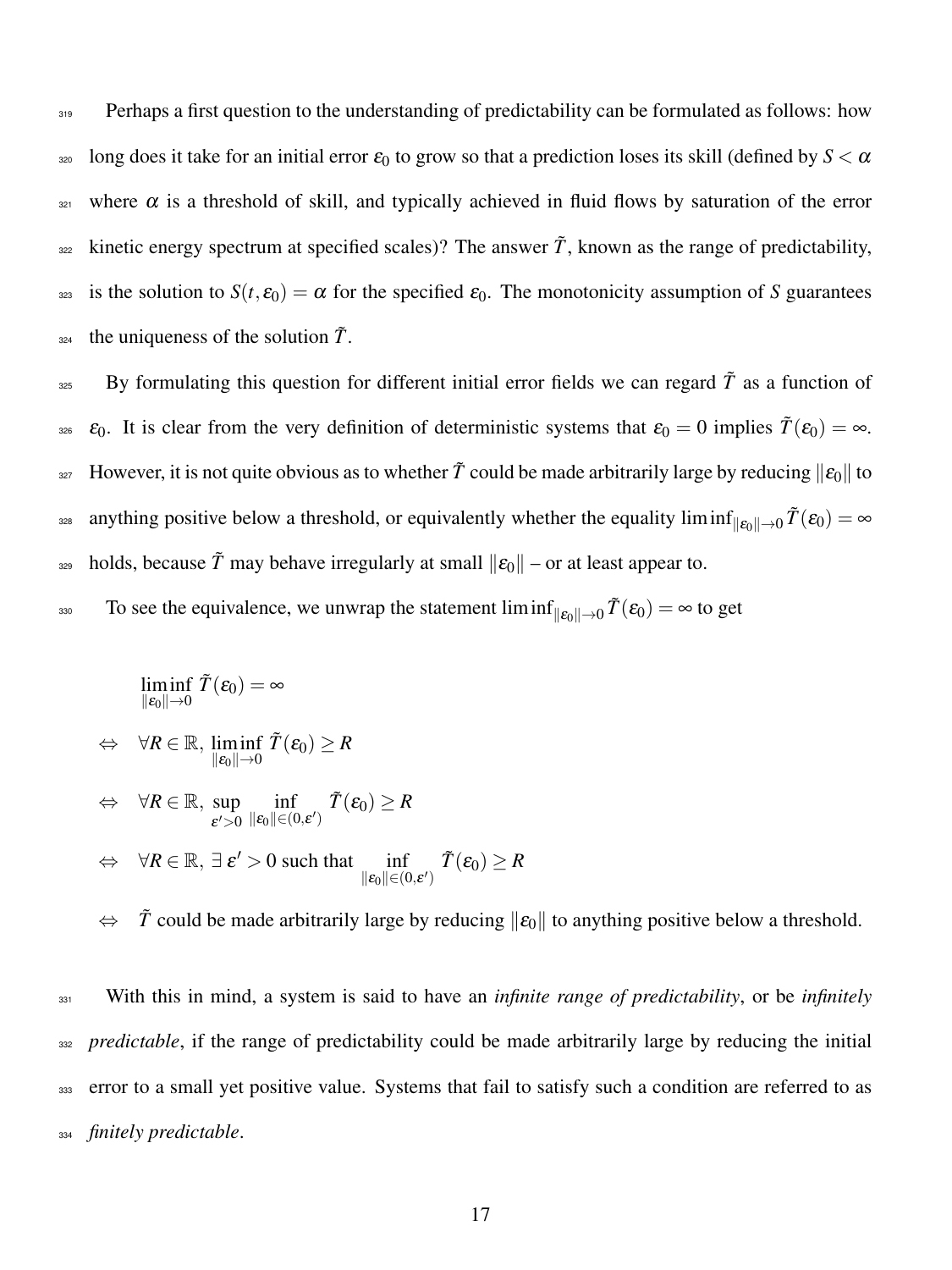#### APPENDIX B

#### Some details regarding the computation of the matrix *C*

<sup>337</sup> The integrations were performed using scipy.integrate.nquad on Python which returned a warning message 'IntegrationWarning: Extremely bad integrand behavior occurs at some points of the integration interval' about the integrand's singular behaviour, <sub>340</sub> even if the integration domain were confined to the support of the integrand so that resources <sup>341</sup> were not wasted in integrating zero regions. The warning disappeared by applying a change of <sup>342</sup> coordinates (from logarithmic to Cartesian) in the integrand and accordingly the integration limits, <sup>343</sup> which sped up the wall-clock time of the computation by a factor of about 9 as well. The entries of <sup>344</sup> *C* computed by these two methods differ by no more than 0.0025%. Based on these observations, we are confident that our computations are accurate.

### References

- Bowman, J. C., 1996: On inertial-range scaling laws. *J. Fluid Mech.*, 306, 167–181, doi:10.1017/ 348 S0022112096001279.
- <sup>349</sup> Durran, D. R., and M. Gingrich, 2014: Atmospheric predictability: why butterflies are not of practical importance. *J. Atmos. Sci.*, 71, 2476–2488, doi:10.1175/JAS-D-14-0007.1.
- Held, I. M., R. T. Pierrehumbert, S. T. Garner, and K. L. Swanson, 1995: Surface quasi-geostrophic
- dynamics. *J. Fluid Mech.*, 282, 1–20, doi:10.1017/S0022112095000012.
- Hou, T. Y., and R. Li, 2007: Computing nearly singular solutions using pseudo-spectral methods. *Journal of Computational Physics*, 226, 379–397, doi:10.1016/j.jcp.2007.04.014.
- Lorenz, E. N., 1969: The predictability of a flow which possesses many scales of motion. *Tellus*,
- 21, 289–307, doi:10.3402/tellusa.v21i3.10086.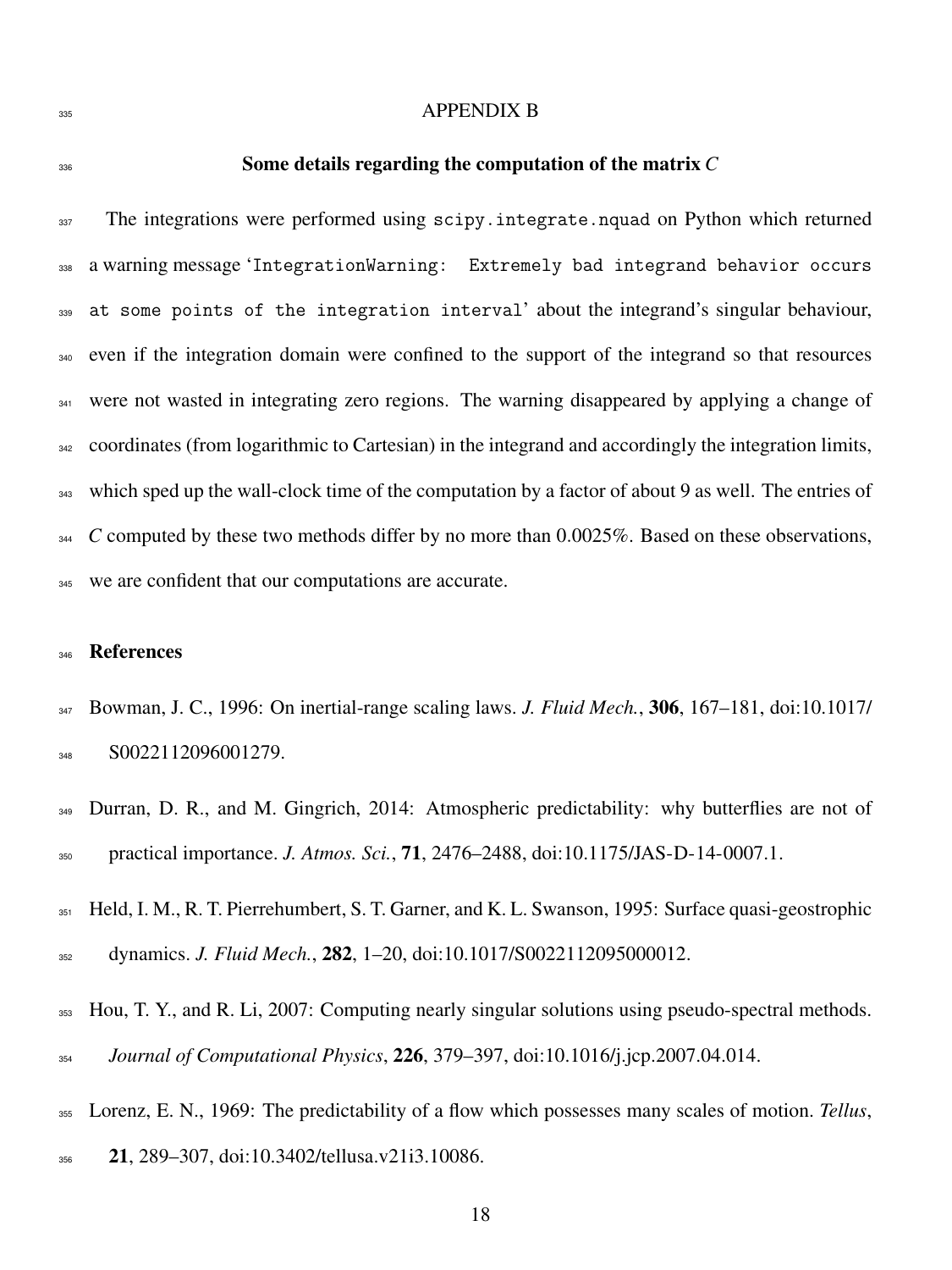- Nastrom, G. D., and K. S. Gage, 1985: A climatology of atmospheric wavenumber spectra of wind and temperature observed by commercial aircraft. *J. Atmos. Sci.*, 42, 950–960, doi:10. 1175/1520-0469(1985)042 $\langle$ 0950:ACOAWS $\rangle$ 2.0.CO;2.
- 360 Palmer, T. N., A. Döring, and G. Seregin, 2014: The real butterfly effect. *Nonlinearity*, 27, R123– 361 R141, doi:10.1088/0951-7715/27/9/R123.
- Robinson, J. C., 2001: *Infinite-Dimensional Dynamical Systems: An Introduction to Dissipative Parabolic PDEs and the Theory of Global Attractors*. Cambridge University Press, 234–257 pp.
- Rotunno, R., and C. Snyder, 2008: A generalization of Lorenz's model for the predictability of
- flows with many scales of motion. *J. Atmos. Sci.*, 65, 1063–1076, doi:10.1175/2007JAS2449.1.
- Sun, Y. Q., and F. Zhang, 2016: Intrinsic versus practical limits of atmospheric predictabil- ity and the significance of the butterfly effect. *J. Atmos. Sci.*, 73, 1419–1438, doi:10.1175/ JAS-D-15-0142.1.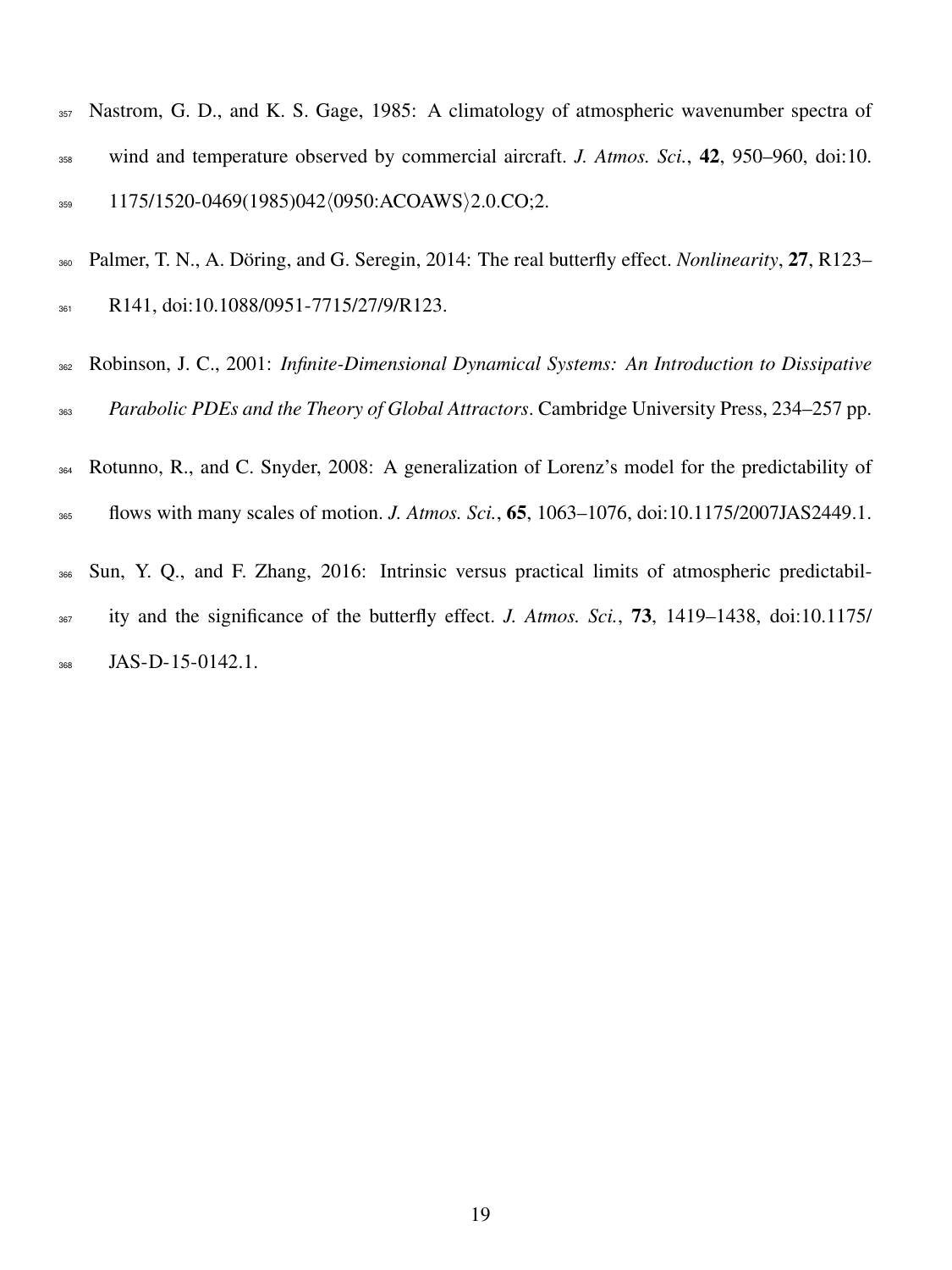# 369 LIST OF FIGURES

| 370<br>371<br>372<br>373        | <b>Fig. 1.</b> | Saturation times of various scales in the Lorenz (1969) model (red), with a $-3$ -slope back-<br>ground KE spectrum as in Rotunno and Snyder (2008). The initial condition for this run is<br>of a tiny magnitude at the second smallest of the 21 scales available. The blue curve shows<br>a line of fit with $\beta = 0.05$ .                                                                                                                                                          |  |
|---------------------------------|----------------|-------------------------------------------------------------------------------------------------------------------------------------------------------------------------------------------------------------------------------------------------------------------------------------------------------------------------------------------------------------------------------------------------------------------------------------------------------------------------------------------|--|
| 374<br>375                      | <b>Fig. 2.</b> | The evolution of error KE spectra (red, from bottom to top) and the background spectrum<br>(blue) for the same model run as Figure 1. 22                                                                                                                                                                                                                                                                                                                                                  |  |
| 376<br>377<br>378               | <b>Fig. 3.</b> | KE spectrum (averaged over the five cases) of the initial condition (red), and logarithmically<br>corrected -3 reference spectra $E(k) \sim k^{-3} \left[ \log \left( \frac{k}{k_r} \right) \right]^{-\frac{1}{3}} (k_r = 10 \text{ in black}, k_r = 20 \text{ in green}),$<br>where $E(\cdot)$ is the one-dimensional KE spectral density. 23                                                                                                                                            |  |
| 379<br>380<br>381<br>382<br>383 | <b>Fig. 4.</b> | Evolution of the error KE spectrum (magenta and blue, bottom to top) for an initial pertur-<br>bation (blue dot) at $k_p = 256$ . The magenta curves are for $t = 0.3, 0.6, \ldots, 2.7$ and the blue<br>curves are for $t = 3, 6, \ldots, 66$ . The background KE spectra at $t = 0, 3, 6, \ldots, 66$ , scaled by a<br>factor of 2, are shown in red (top to bottom), with the reference spectra in black and green<br>as in Figure 3. The spectra are averaged over the five cases. 24 |  |
| 384<br>385                      | <b>Fig. 5.</b> | Saturation times T at different wavenumbers k (red) for an initial error at wavenumber $k_0 =$<br>256, averaged over the five cases. The black curve shows a line of fit with $\beta = 0.24$ . 25                                                                                                                                                                                                                                                                                         |  |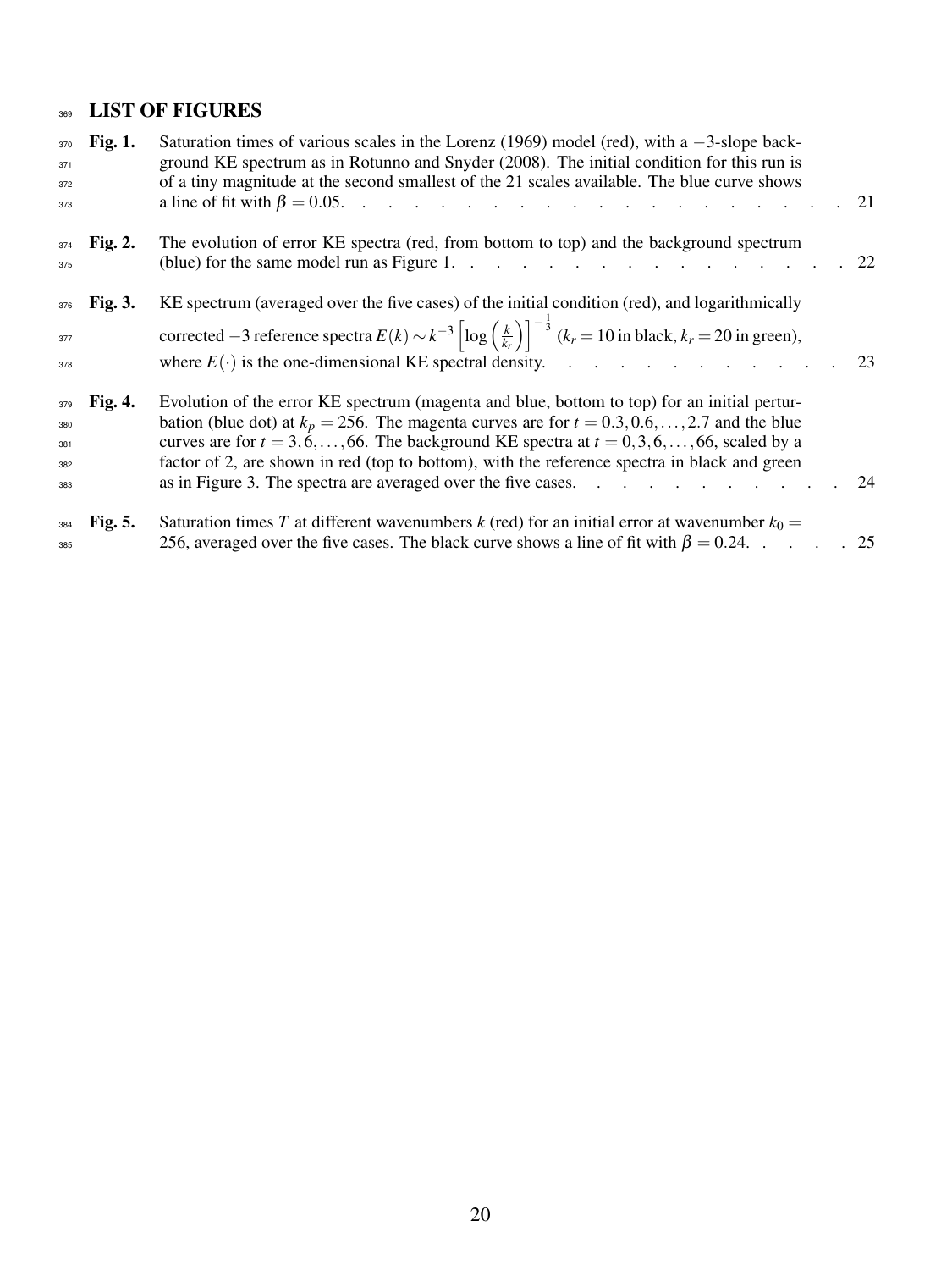

FIG. 1. Saturation times of various scales in the Lorenz (1969) model (red), with a −3-slope background KE spectrum as in Rotunno and Snyder (2008). The initial condition for this run is of a tiny magnitude at the second smallest of the 21 scales available. The blue curve shows a line of fit with  $\beta = 0.05$ .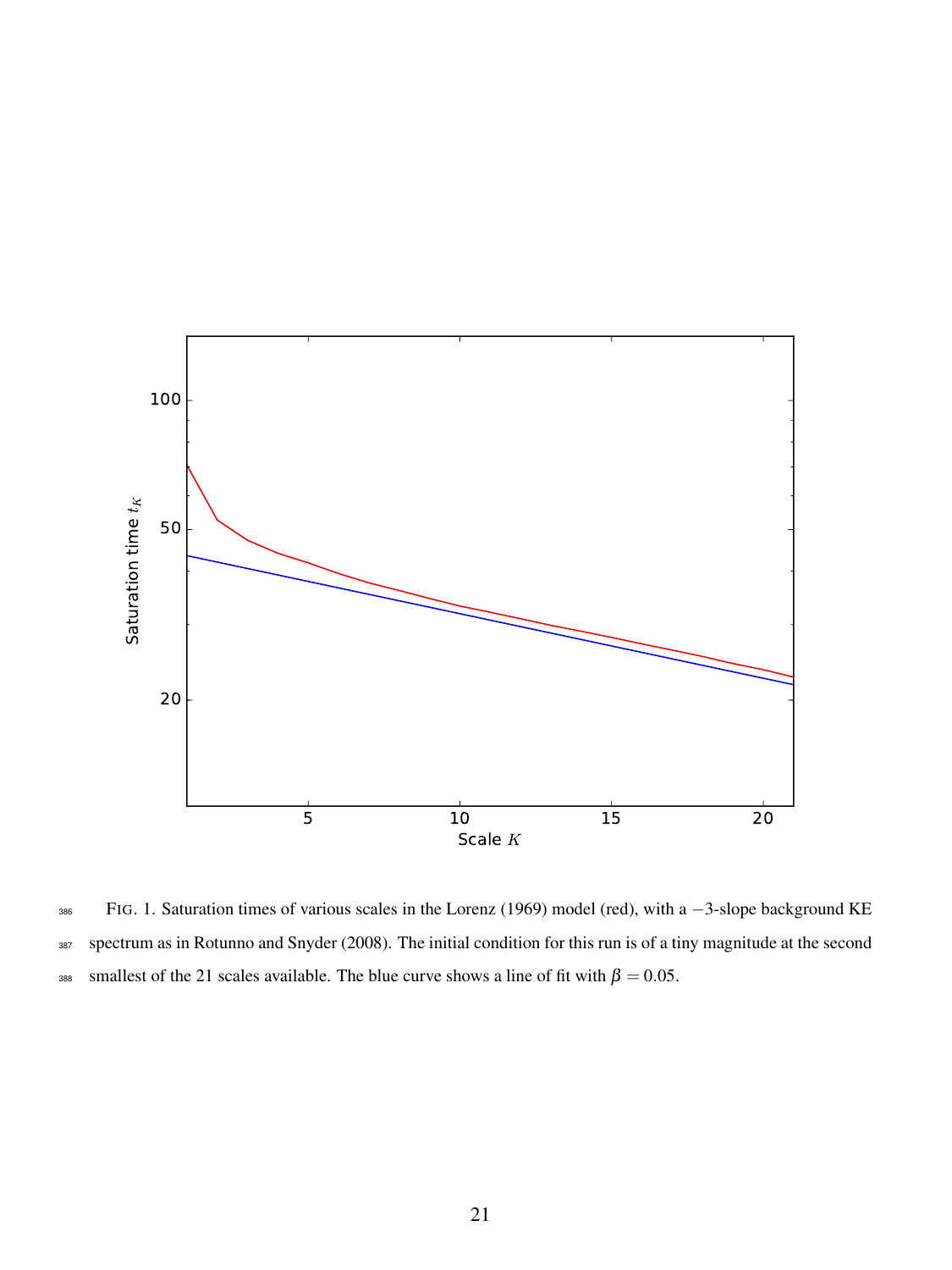

FIG. 2. The evolution of error KE spectra (red, from bottom to top) and the background spectrum (blue) for the same model run as Figure 1.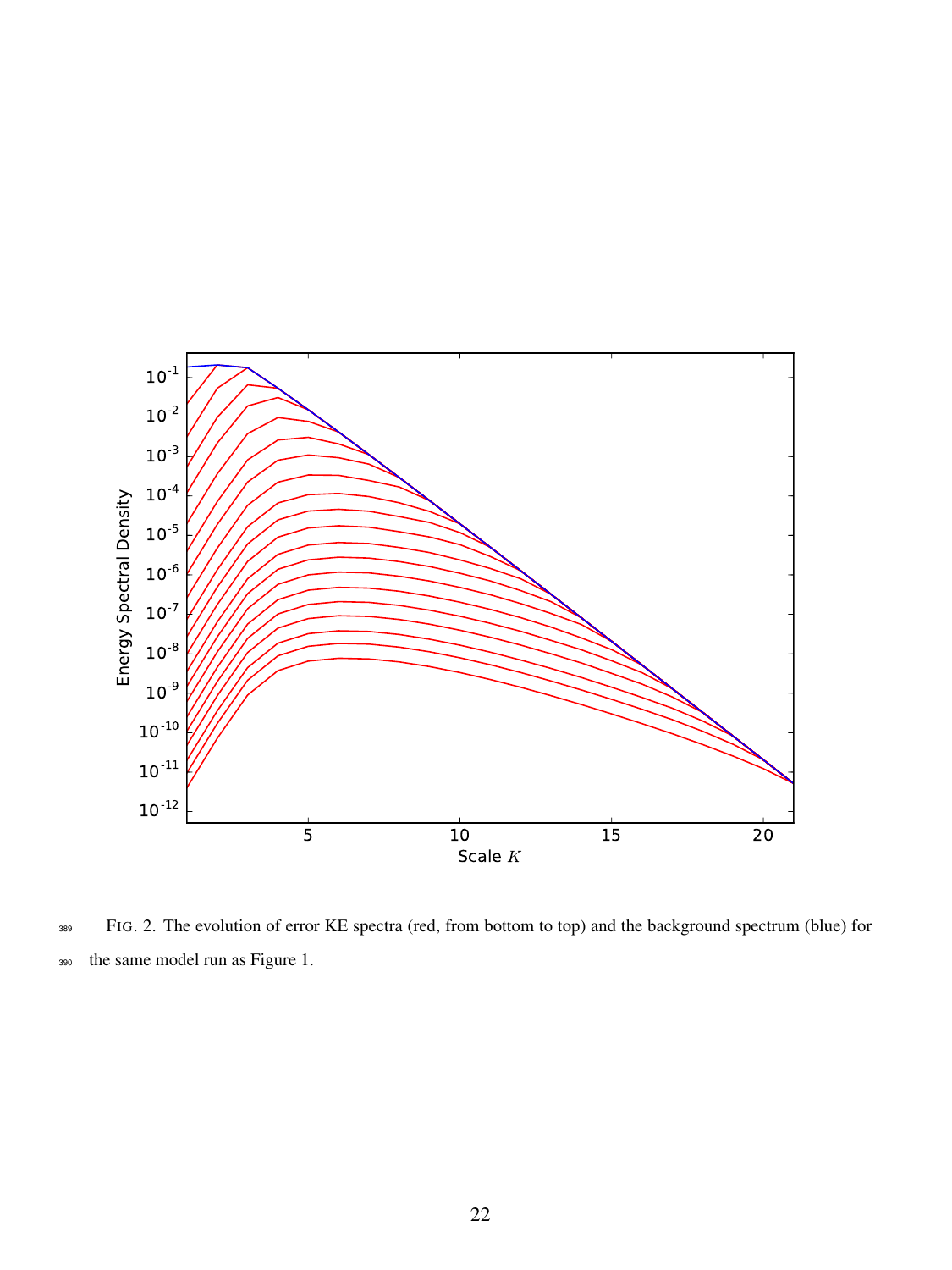

FIG. 3. KE spectrum (averaged over the five cases) of the initial condition (red), and logarithmically corrected −3 reference spectra  $E(k) \sim k^{-3} \left[ \log \left( \frac{k}{k_r} \right) \right]^{-\frac{1}{3}}$  ( $k_r = 10$  in black,  $k_r = 20$  in green), where  $E(\cdot)$  is the onedimensional KE spectral density.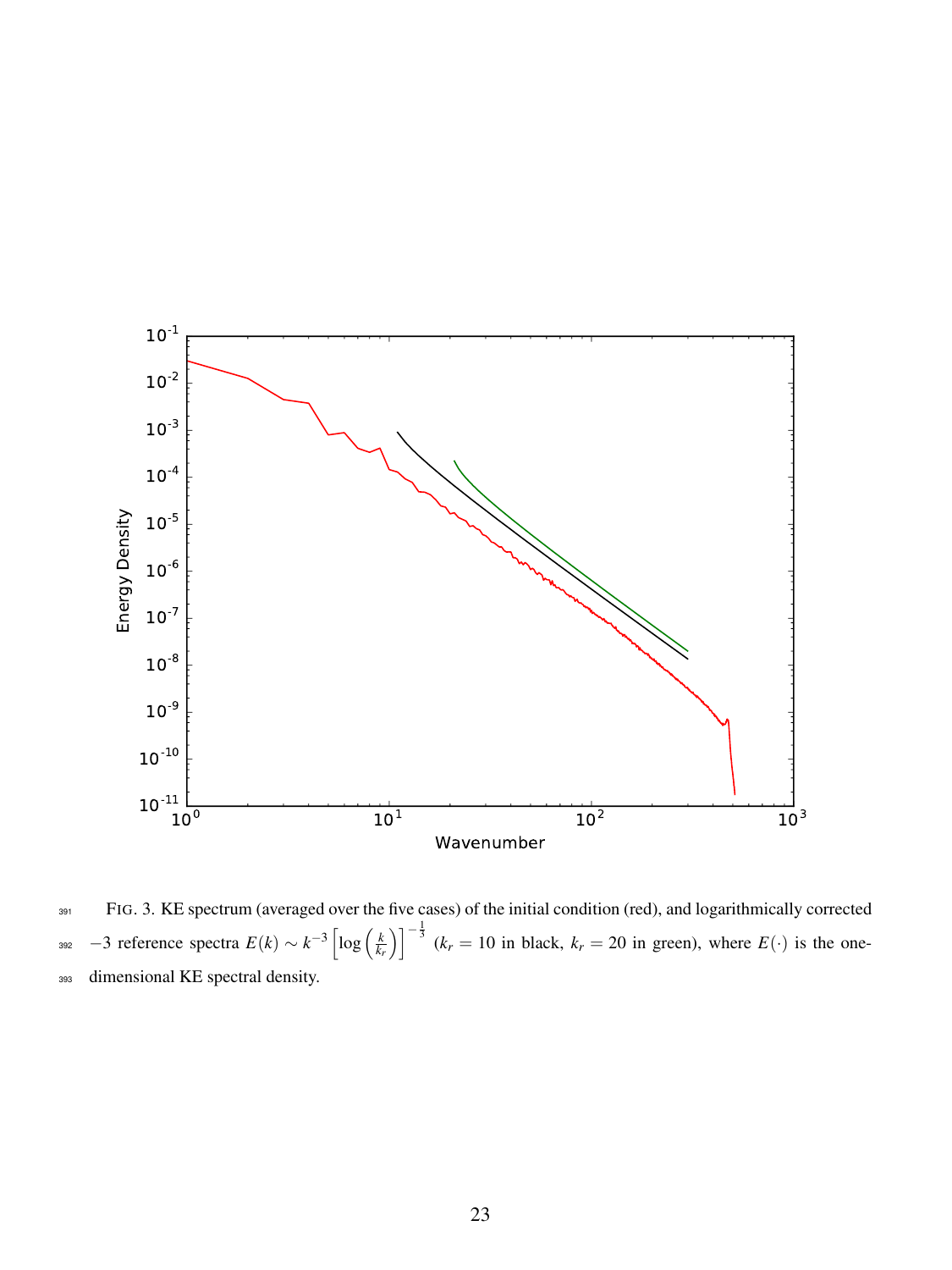

FIG. 4. Evolution of the error KE spectrum (magenta and blue, bottom to top) for an initial perturbation (blue dot) at  $k_p = 256$ . The magenta curves are for  $t = 0.3, 0.6, \ldots, 2.7$  and the blue curves are for  $t = 3, 6, \ldots, 66$ . The background KE spectra at  $t = 0, 3, 6, \ldots, 66$ , scaled by a factor of 2, are shown in red (top to bottom), with the reference spectra in black and green as in Figure 3. The spectra are averaged over the five cases.